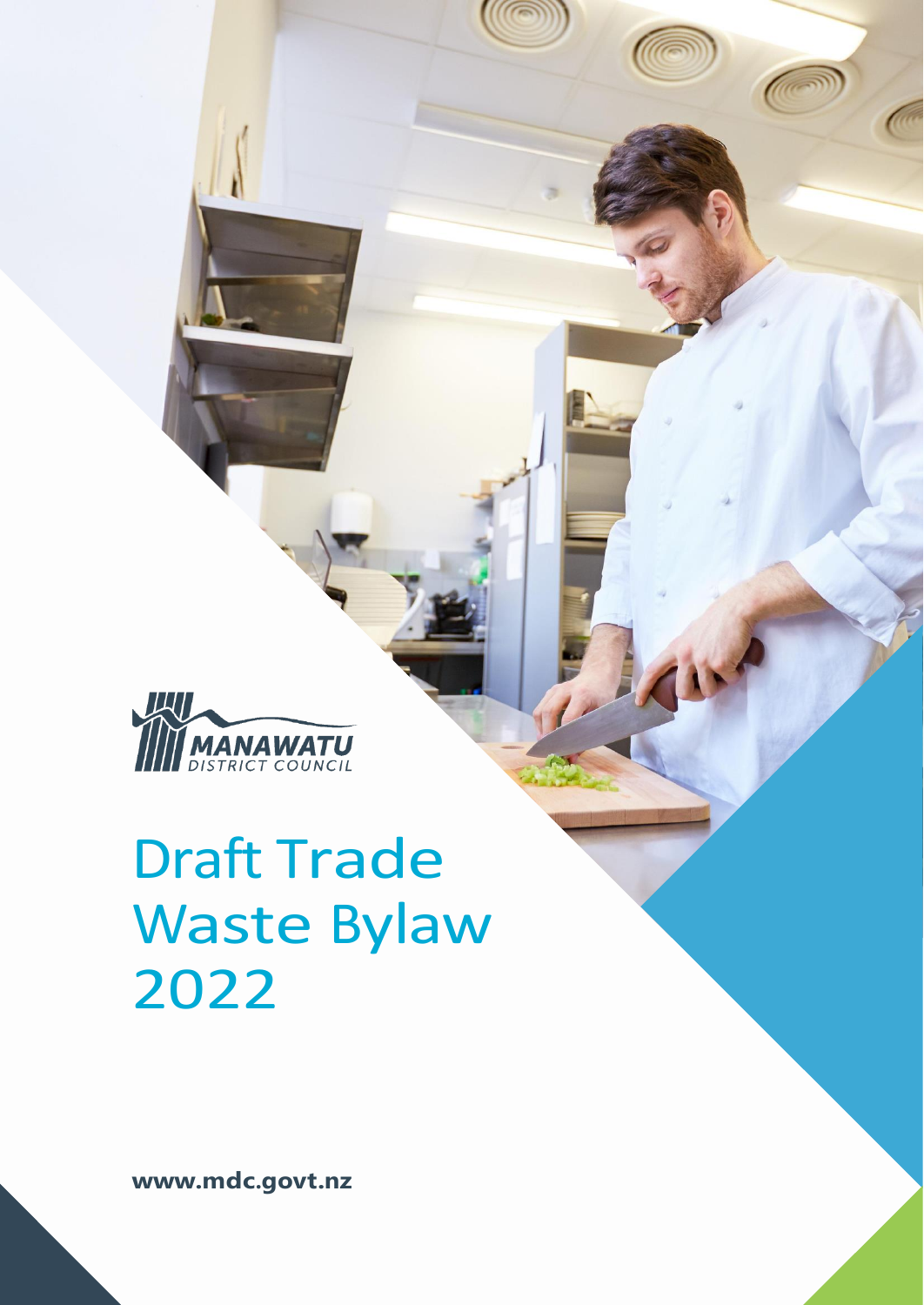# **Draft Trade Waste Bylaw 2022**

## **Contents**

<span id="page-1-1"></span><span id="page-1-0"></span>

| 1  |  |
|----|--|
| 2  |  |
| 3  |  |
| 4  |  |
| 5  |  |
|    |  |
| 6  |  |
| 7  |  |
|    |  |
| 8  |  |
| 9  |  |
| 10 |  |
|    |  |
| 11 |  |
| 12 |  |
| 13 |  |
| 14 |  |
| 15 |  |
|    |  |
| 16 |  |
| 17 |  |
| 18 |  |
| 19 |  |
| 20 |  |
| 21 |  |
| 22 |  |
| 23 |  |
|    |  |
| 24 |  |
|    |  |
| 25 |  |
| 26 |  |
|    |  |

**THE MANAWATE** Draft Trade Waste Bylaw 2022 | Contents Page 1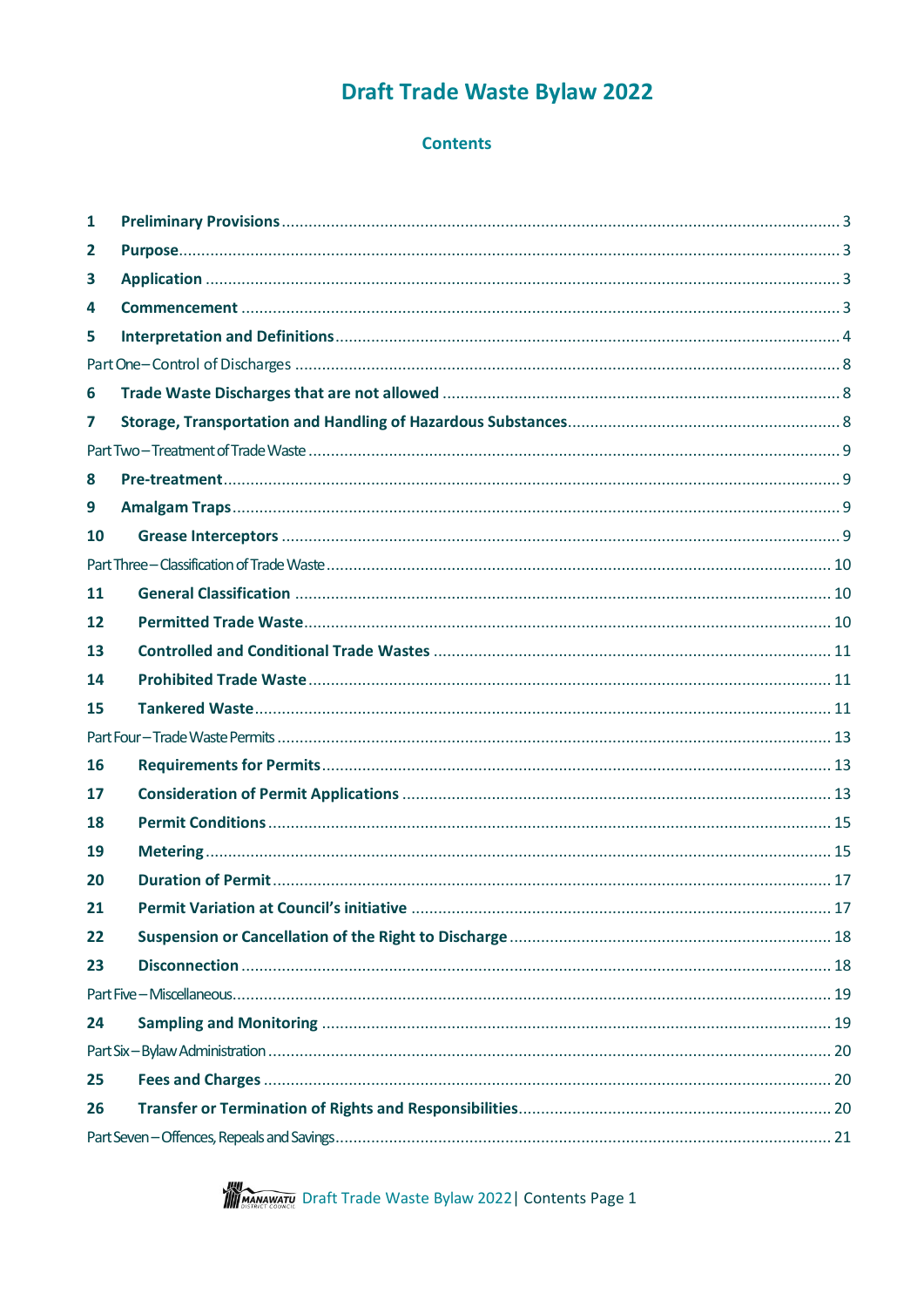| 28 |  |  |
|----|--|--|
|    |  |  |
|    |  |  |
|    |  |  |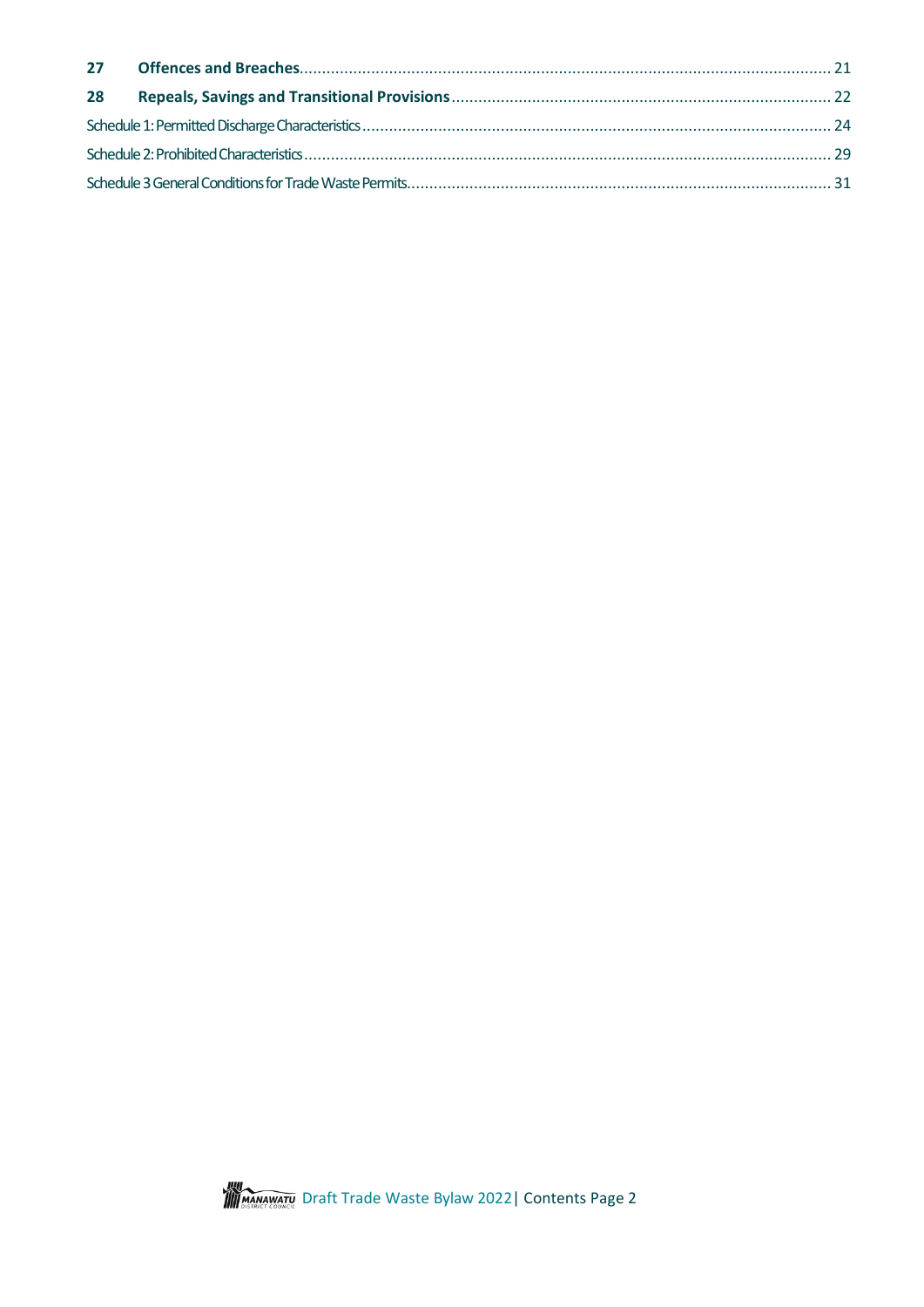## **Draft Trade Waste Bylaw 2022**

## <span id="page-3-0"></span>**1 Preliminary Provisions**

- 1.1 This Bylaw is the **Trade Waste Bylaw 2022**.
- 1.2 This Bylaw is made under sections 145 and 146 of the Local Government Act 2002.

#### <span id="page-3-1"></span>**2 Purpose**

- 2.1 The purpose of this Bylaw is to:
	- (a) Protect the health and safety of all people from potential adverse effects of harmful substances discharged to the Public Wastewater Network;
	- (b) Protect the environment (including water quality) from adverse effects of harmful substances discharged to the Public Wastewater Network;
	- (c) Manage, regulate against and protect the Public Wastewater Network from damage, misuse or loss and provide for its efficient operation;
	- (d) Prevent unauthorised use of the land, structures or infrastructure associated with the Public Wastewater Network;
	- (e) Ensure compliance with resource Permit (discharge) conditions;
	- (f) Provide an equitable basis for charging Trade Waste users of the Public Wastewater Network; and
	- (g) Encourage Cleaner Production, efficient recycling and reuse of waste streams at Trade Premises.

## <span id="page-3-2"></span>**3 Application**

- 3.1 This Bylaw applies to all Premises within the District where Trade Waste either is, or may be, discharged to the Public Wastewater Network.
- 3.2 This Bylaw also applies to Tankered Waste collected for the purpose of discharge to the Public Wastewater Network.

*Explanatory Note: Stormwater discharges to the public Stormwater network are provided for through the Drainage Bylaw*.

## <span id="page-3-3"></span>**4 Commencement**

4.1 This Bylaw comes into force on (insert date).

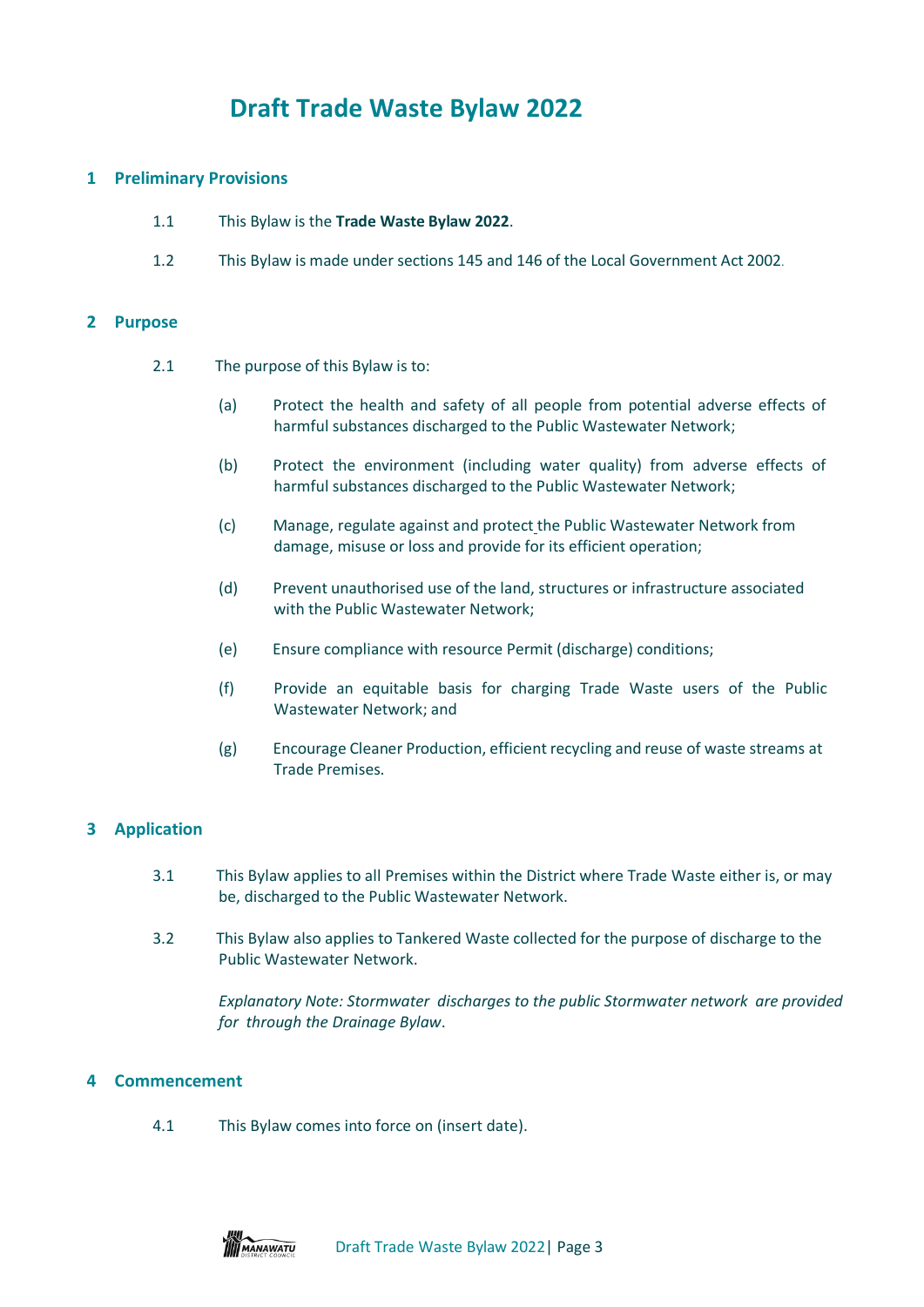## <span id="page-4-0"></span>**5 Interpretation and Definitions**

5.1 The Manawatū District Council Explanatory Bylaw 2022 applies to, and supplements, this Bylaw.

*Explanatory note: Council's Explanatory Bylaw 2022 is anticipated to be adopted in October 2022 and it is expected that the definitions in the 2022 version of the Explanatory Bylaw will be substantially the same as 2014 Bylaw.*

5.2 In this Bylaw, unless the context requires otherwise:

Act means the Local Government Act 2002.

*Acceptable Discharge* means a Permitted Trade Waste Discharge into the Public Wastewater Network.

*Access Point* means a place where a Private Sewer can be accessed for inspection (including sampling or measurement), cleaning or maintenance.

*Explanatory Note: Access Point(s) shall be provided in accordance with the New Zealand Building Code.*

*Approved Site* means a monitored site where Tankered Waste can be discharged into the Public Wastewater Network.

*Biosolids* means Sludge derived from a wastewater treatment plant that has been treated and/or stabilised to the extent that it is able to be safely and beneficially applied to land, but does not include products derived solely from industrial wastewater treatment plants.

*Characteristic or Characteristics* means any of the physical or chemical features of Trade Waste described in Schedules 1 and 2 of this Bylaw.

*Cleaner Production* means the implementation on Trade Premises of effective operations, methods and processes appropriate to the goal of reducing or eliminating the quantity and toxicity of wastes produced on Trade Premises.

*Condensing Water or Cooling Water* means any water used in any trade, industry, or commercial process or operation in such a manner that it does not take up matter into solution or suspension.

*Explanatory note: condensate water from floor drains in chillers or freezers is likely to contain Contaminants that require treatment.*

*Conditional Trade Waste* means a Trade Waste which is not a Permitted Trade Waste, Controlled Trade Waste or a Prohibited Trade Waste for which conditions have been placed upon the Permit by Council.

*Contaminant* means any substance (including gases, odorous compounds, liquids, solids and micro-organisms) or energy (excluding noise) or heat that, either by itself or in combination with the same, similar, or other substances, energy or heat -

- (a) when discharged into water, changes or is likely to change the physical, chemical or biological condition of the water; or
- (b) when discharged onto or into land or air, changes or is likely to change the physical, chemical, or biological condition of the land or air onto or into which it is discharged;

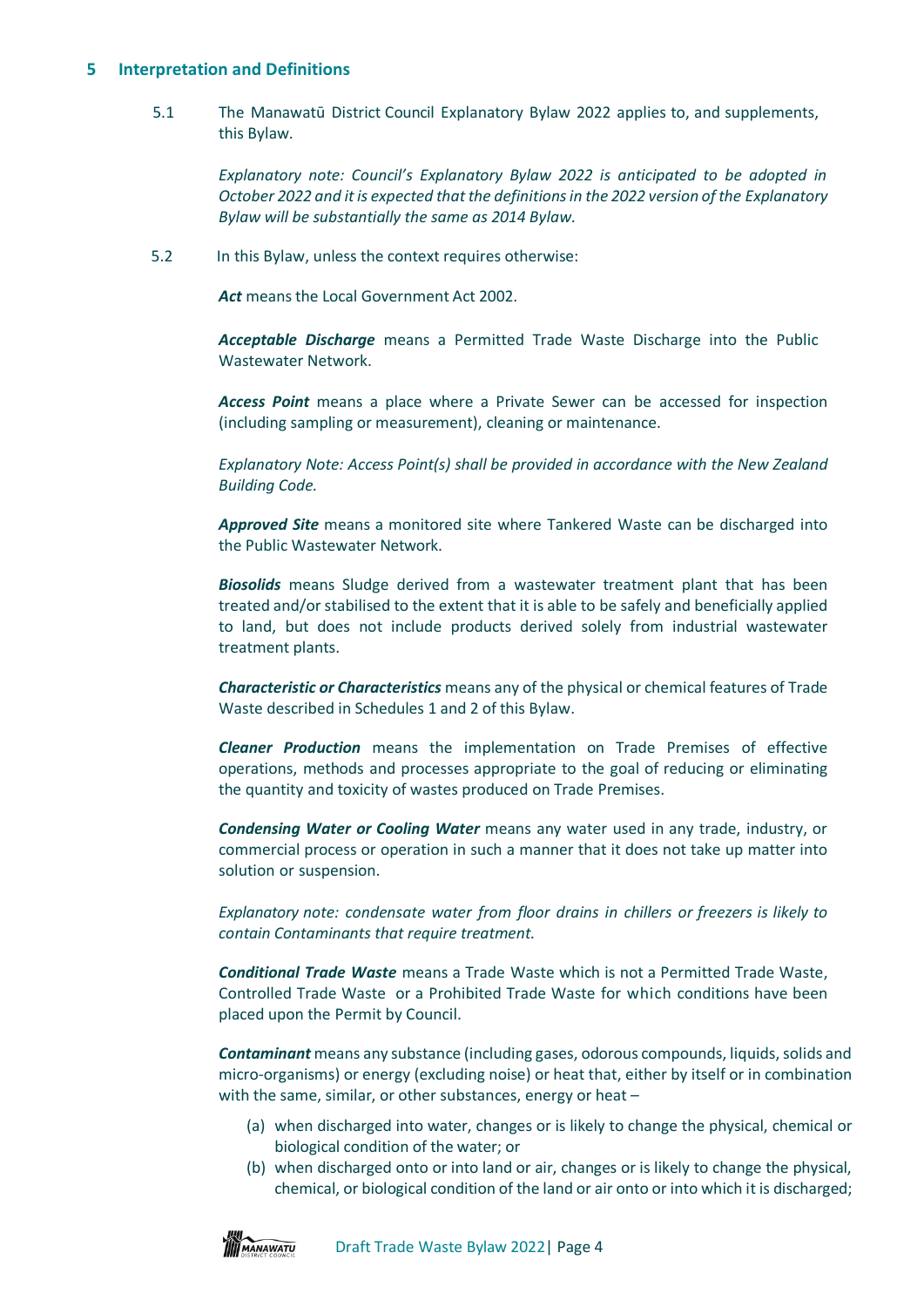*Explanatory note – this definition is the same as the definition of "contaminant" in the Resource Management Act 1991, meaning that any substance that is a contaminant under that regime will also be one for the purposes of this Bylaw*.

*Controlled Trade Waste* means a Trade Waste that complies with the physical and chemical Characteristics of a Permitted Trade Waste in accordance with Schedule 1 of this Bylaw, but where the volume exceeds  $5m<sup>3</sup>$  per day, for which conditions have been placed upon the Permit by the Council.

*Customer* means a Person occupying a Trade Premises who uses, or may use, the Public Wastewater Network to discharge Trade Wastes.

*Discharge Management Plan* means a plan for the monitoring, programming and controlling of Trade Waste operations for a Premises that has been incorporated into a Permit through conditions . It may, but is not required to, include provision for Cleaner Production, waste minimisation, monitoring and recording of discharges, contingency management procedures, emergency management procedures for unexpected or unscheduled events, and any relevant industry code of practice.

*Disconnect or Disconnection* means the sealing off of any of Council's water services, utilities, drains or sewers to prevent use by a Person or Premises.

*Domestic Wastewater* means Wastewater discharged from sanitary fixtures or appliances in Premises that are used solely for residential activities, or waste of the same character discharged from other Premises with maximum strength parameters as follows:

- (i) Biological dissolved oxygen (BOD<sub>5</sub>) 350g/m<sup>3</sup>
- (ii) Total suspended solids (TSS)  $400g/m<sup>3</sup>$
- (iii) Ammonia (NH4) 60g/m<sup>3</sup>
- (iv) Phosphate (PO4) 30g/m<sup>3</sup>; and
- (v) Total Kjeldahl Nitrogen (TKN) 65g/m<sup>3</sup>.

*Grease Trap* means a device that allows kitchen and/or food production Wastewater to cool, and the grease to separate from Wastewater.

*Hazardous Substances* has the meaning given to it in the Hazardous Substances and New Organisms Act 1996.

*Independent Analyst* means an accredited test laboratory for the purposes of sampling and testing in accordance with the requirements of this Bylaw.

*Mass Limit* means the total mass of any Characteristic that may be discharged to the Public Wastewater Network over any twenty-four hour period from any single Point of Discharge or collectively from several points of discharge.

*Maximum Concentration* means the instantaneous peak concentration of any Characteristic that may be discharged at any instant in time.

*Meter* means any device able to be calibrated and used to measure the flow, volume or quality of any discharge of Wastewater and any ancillary equipment, devices and fitting; and **metering** means the use of such a device or devices.

*New Zealand Waste Strategy* means a programme established by the Ministry for the Environment that requires effective waste management, recycling and reuse of waste.

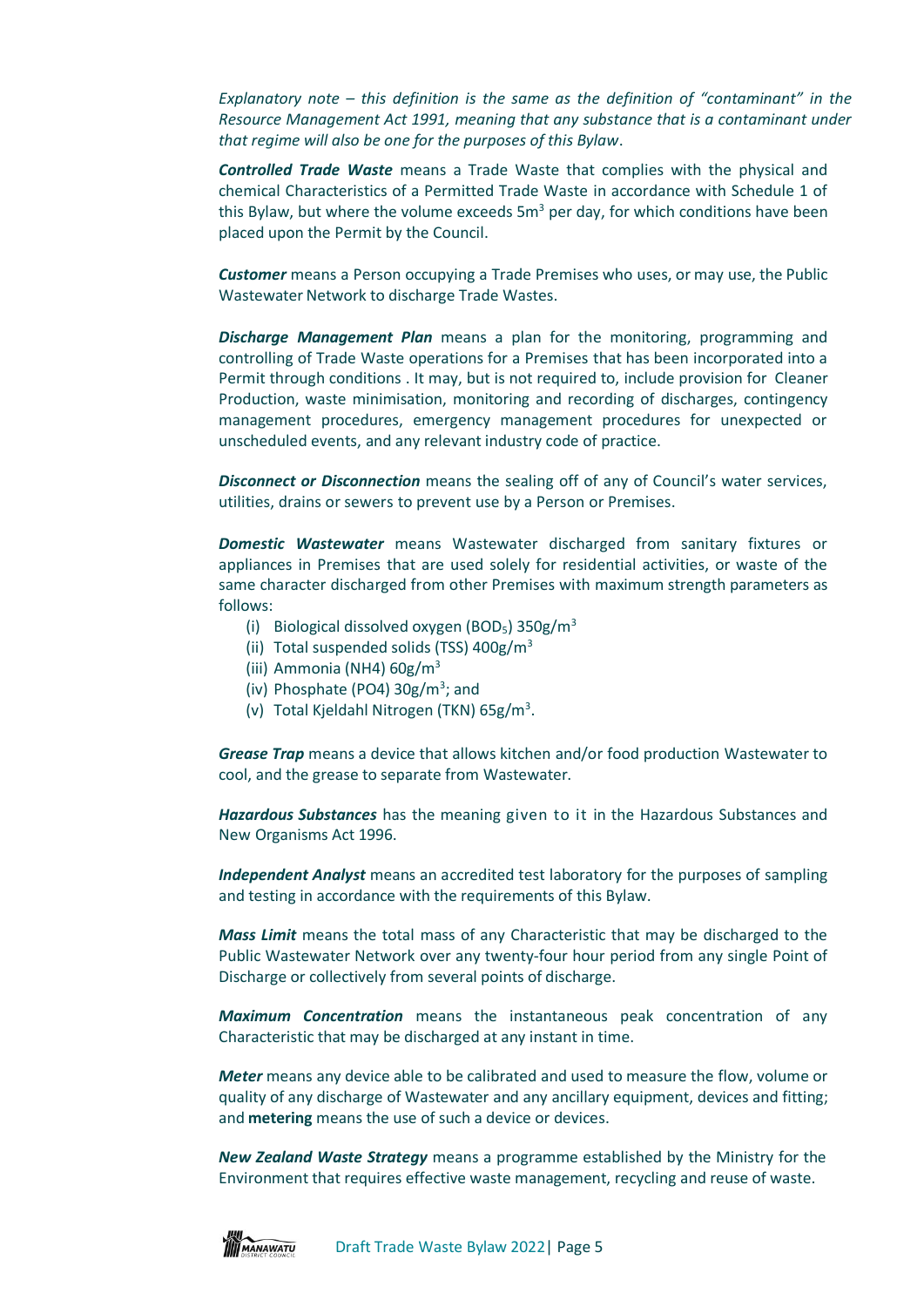*NZS 4304* means the latest edition, complete with any amendments, of New Zealand Standard 4304:2002 Management of Healthcare Waste that was in force at the time this Bylaw was made.

*Occupier* means a Person occupying a Trade Waste Premises that is connected to the Public Wastewater Network.

*Permit* means a Permit in writing from the Council authorising a Person to discharge, including directing the manner of that discharge, of Trade Waste to the Public Wastewater Network.

*Permit Holder* means the Person who has obtained a Permit, and includes any person acting with the express or implied consent of the Permit Holder and any licensee of the Permit Holder.

*Permitted Trade Waste* means a Trade Waste that complies with all of the requirements for any individual Characteristic or combination of Characteristics set out in Schedule 1 of this Bylaw.

*Person or Persons* includes a corporation sole and also a body of persons whether incorporated or unincorporated.

*Point of Discharge* means the boundary between the Public Wastewater Network and a Private Sewer, but for the purposes of monitoring, sampling and testing, may be an alternative point, as set out in a Permit.

*Pre-treatment* means any processing of Trade Waste designed to reduce or vary any Characteristic before discharge to the Public Wastewater Network in order to ensure the Trade Waste complies with this Bylaw or a Permit issued under this Bylaw.

*Private Sewer* means that section of a privately-owned pipe or drainage network between the dwelling or Premises through which wastewater flows up to the Point of Discharge to the Public Wastewater Network.

*Prohibited Trade Waste* means a Trade Waste that contains or is likely to contain Characteristics that are prohibited or are present in concentrations that are prohibited as set out in Schedule 2 of this Bylaw.

*Public Wastewater Network* means all Sewers, pumping stations, storage tanks, wastewater treatment plants, sea outfalls and other related structures, assets or land that are owned by or under the control of the Council and used for the collection, transport, treatment or disposal of Wastewater.

*Sewer* means any pipework that conveys Wastewater (including Trade Waste), whether privately owned or as part of the Public Wastewater Network.

*Sludge* means the material settled and removed from Wastewater during the treatment process.

*Stormwater* means all rainfall and surface run-off water resulting from precipitation events (for example drizzle, mist, rain, hail or snow), including rainfall and run-off water from constructed impervious areas such as roads, pavement, roofs, and urban areas.

*Tankered Waste* is water or other liquid, including waste matter in solution or suspension, that is conveyed by vehicle for disposal at an Approved Site, but does not

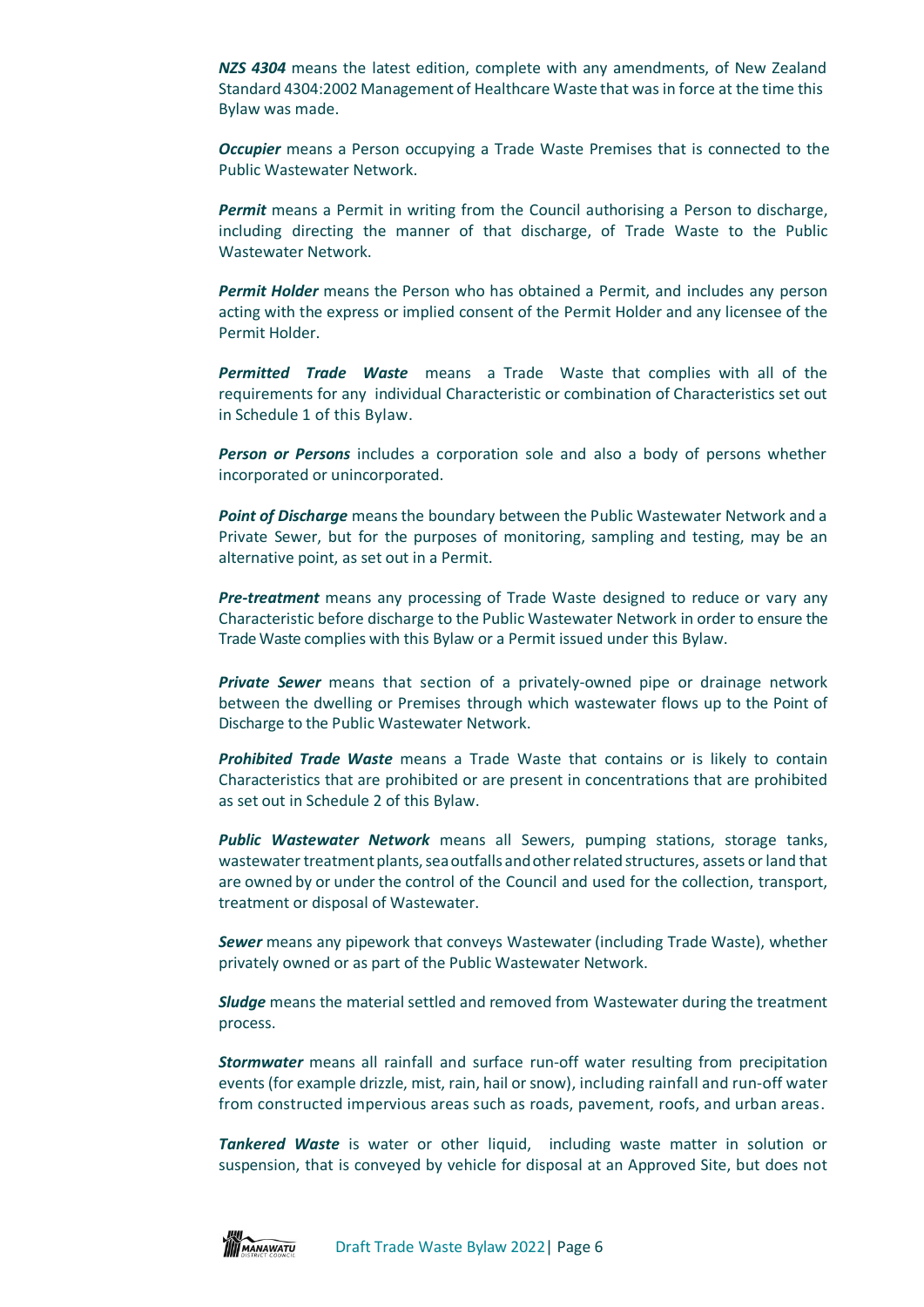include Domestic Wastewater discharged directly from house buses, caravans, buses and similar vehicles.

*Trade Premises* means any Premises:

- (a) used or intended to be used for:
	- (i) any business, industrial or trade purpose; or
	- (ii) the storage, transfer, treatment, or disposal of waste materials, composting organic materials, or for other waste management purposes; and
- (b) from which:
	- (i) a Contaminant is discharged in connection with any industrial or trade process; or
	- (ii) Wastewater that is not Domestic Wastewater is discharged; and
- (c) includes any Premises that are wholly or mainly used for agricultural or horticultural purposes.

*Trade Waste* means any liquid, excluding Domestic Wastewater with or without matter in suspension or solution that is or may be discharged from Trade Premises.

*Wastewater* means water or other liquid waste, including Domestic Wastewater and waste matter in solution or suspension, discharged to the Public Wastewater Network.

- 5.3 A reference in this Bylaw to discharging Trade Waste includes causing, allowing or instructing the discharge.
- 5.4 Reference should be made to Section 2 of the Manawatu District Explanatory Bylaw 2014, and its amendments, for any other definitions not included in clause 5.2.
- 5.5 Any explanatory notes are for information purposes only. They do not form part of this Bylaw, and may be inserted, amended, removed or replaced by the Council at any time.
- 5.6 This Bylaw should be read in conjunction with the Drainage Bylaw, Water Supply Bylaw and Solid Waste Bylaw.

*Explanatory Note – Part 2 of the Legislation Act 2019 applies to the interpretation of this Bylaw.*

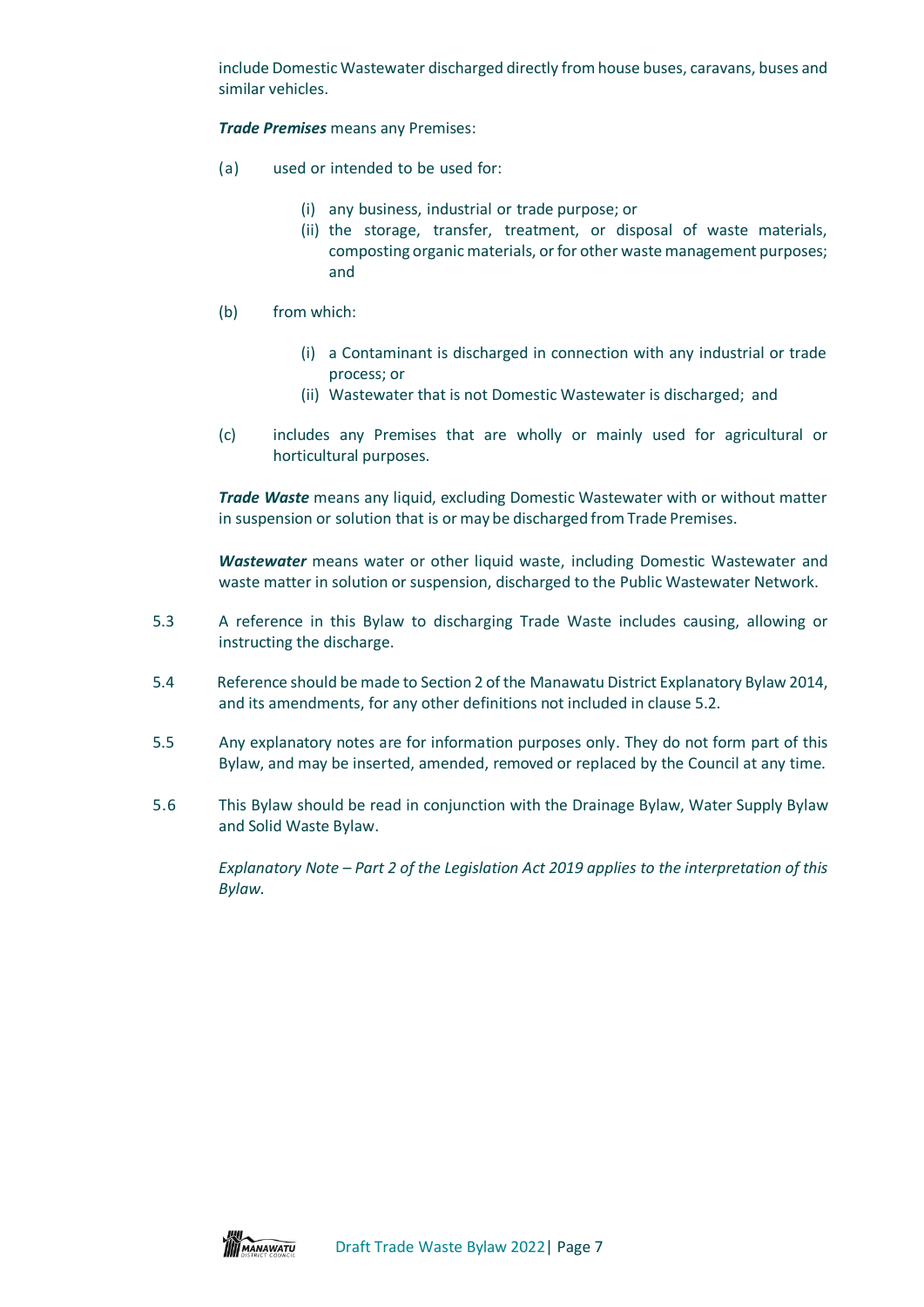## <span id="page-8-0"></span>**Part One – Control of Discharges**

## <span id="page-8-1"></span>**6 Trade Waste Discharges that are not allowed**

- 6.1 A Person must not:
	- (a) discharge, or allow the discharge of, Trade Waste to the Public Stormwater Network; or
	- (b) discharge, or allow the discharge of, Trade Waste to the Public Wastewater Network except in accordance with this Bylaw or in accordance with a Permit issued under this Bylaw; or
	- (c) add, or allow the addition of, any potable, Condensing Water, or Cooling Water to any Trade Waste that discharges into the Public Wastewater Network, including when done for the purpose of diluting the Trade Waste in order to the vary the level of any Characteristic of the waste, unless such action is expressly permitted in a Permit issued under this Bylaw; or
	- (d) add, or allow the addition of, Stormwater to any Trade Waste that discharges into the Public Wastewater Network, unless such action is expressly authorised in a Permit issued under this Bylaw.
- 6.2 Every Person must inform the Council immediately (by phone within 1 Working Day of detecting the incident) upon discovery of any leakage, spillage or other mishap involving a Contaminant, Hazardous Substance, or other Trade Waste, that may have led to:
	- (a) a Contaminant or Hazardous Substance entering the Public Stormwater Network or Public Wastewater Network; or
	- (b) a Trade Waste entering the Public Stormwater Network or Public Wastewater Network in breach of this Bylaw or any Permit issued under it.
- 6.3 Every Person who has informed the Council of an incident in accordance with Clause 6.2 must provide Council with a Written incident report within 10 Working Days of the incident.

## <span id="page-8-2"></span>**7 Storage, Transportation and Handling of Hazardous Substances**

- 7.1 All Persons on Trade Premises must take all reasonably practicable steps to prevent any of the Hazardous Substances listed in clause 7.3 from entering into the Public Wastewater Network as a result of leakage, spillage or other mishap.
- 7.2 No Person may store, transport, handle or use, or cause or allow to be stored, transported, handled or used, any Hazardous Substance listed in clause 7.3 in a way that results or may result in the Hazardous Substance entering the Public Wastewater Network.
- 7.3 The Hazardous Substances referred to in clauses 7.1 and 7.2 are those products or wastes containing corrosive, toxic, biocidal, radioactive, flammable or explosive materials which are likely to:

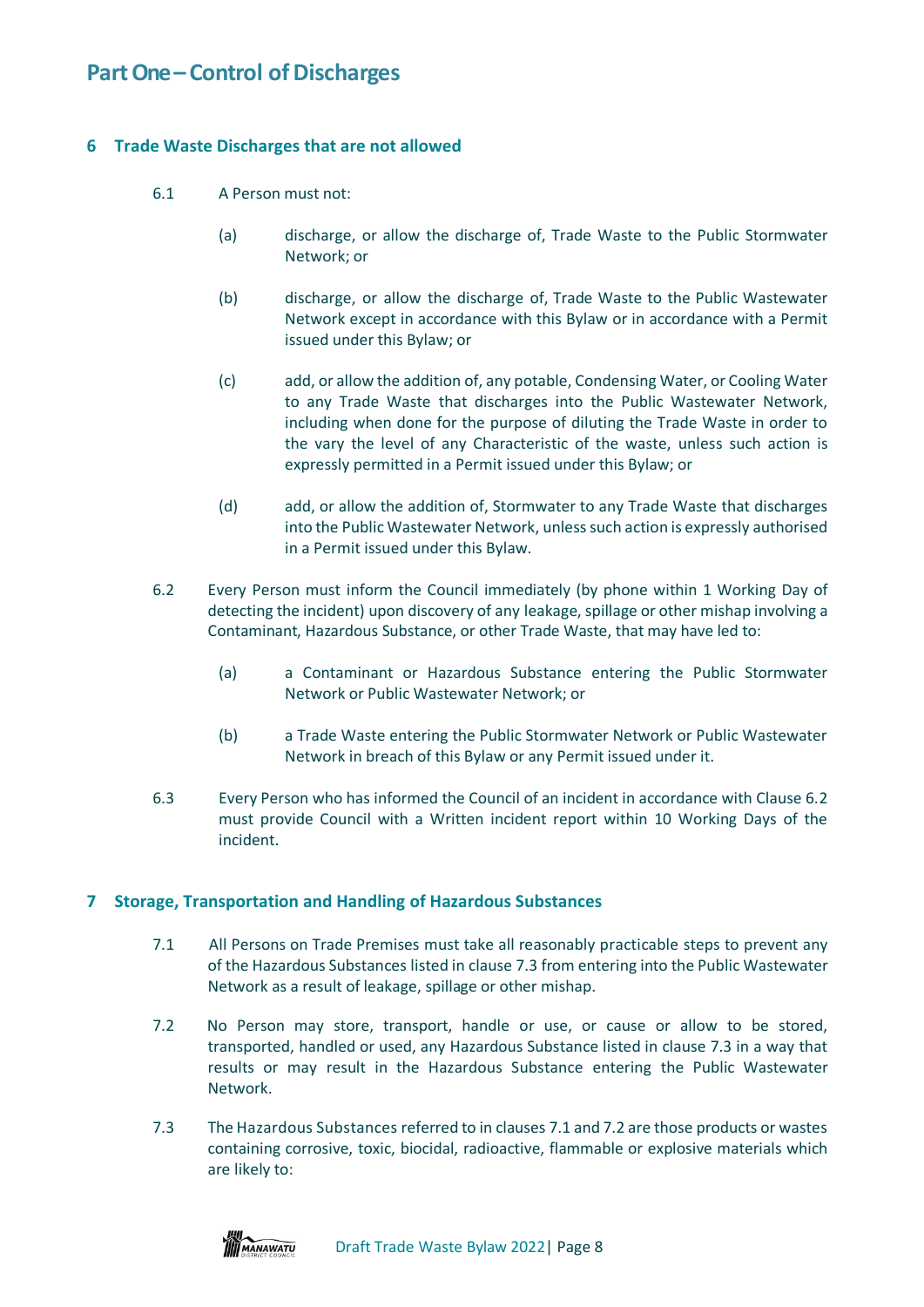- (a) generate toxic, flammable, explosive or corrosive materials in quantities likely to be Hazardous, when mixed with the Wastewater stream; or
- (b) be deleterious to the health and safety of the Council's staff, approved contractors, or members of the public.
- 7.5 Any Person who carries out the off-site disposal of any Hazardous Substances listed in clause 7.3 must keep records of such disposal and make those records available for inspection by the Council within 10 days of a request for inspection.

## <span id="page-9-0"></span>**Part Two – Treatment of Trade Waste**

## <span id="page-9-1"></span>**8 Pre-treatment**

- 8.1 The Council may approve Pre-treatment systems, so as to enable the Person to discharge a Permitted Trade Waste. Such Pre-treatment systems shall be provided, operated and maintained by the Person discharging at their expense.
- 8.2 Where approval is given under clause 8.1, the Customer must use the approved Pretreatment for any discharge of a Permitted Trade Waste, and comply with any conditions imposed by the Council on its approval.
- 8.3 A Customer must ensure that grease interceptors are fitted in all their food Premises or any other Premises where any fat, grease or oil could be present in the Trade Waste discharge, and that the provisions of clause 10 are complied with.
- 8.4 A Customer must ensure that interceptor traps are fitted to Wastewater discharges from their Trade Premises where oils, grit or other pollutants are likely to be present.
- 8.5 A Customer must ensure that a permanent sink screen is fitted to any sink (except hand washing basins) in their food Premises, so as to minimise the risk of food waste entering the grease interceptor or the Public Wastewater Network, unless an exemption is given by the Council in Writing.

## <span id="page-9-2"></span>**9 Amalgam Traps**

- 9.1 A Customer for any dentist's Premises must ensure that suitable amalgam traps are installed on all spittoons and on sink wastes used for washing dentistry equipment.
- 9.2 The Customer is responsible for the continuing effective operation of the amalgam trap and the regular disposal of amalgam waste in accordance with the requirements of the Permit.

## <span id="page-9-3"></span>**10 Grease Interceptors**

10.1 A consent under the Building Act 2004 must be obtained before installing a grease interceptor, in addition to any Permit for the discharge required under this Bylaw.

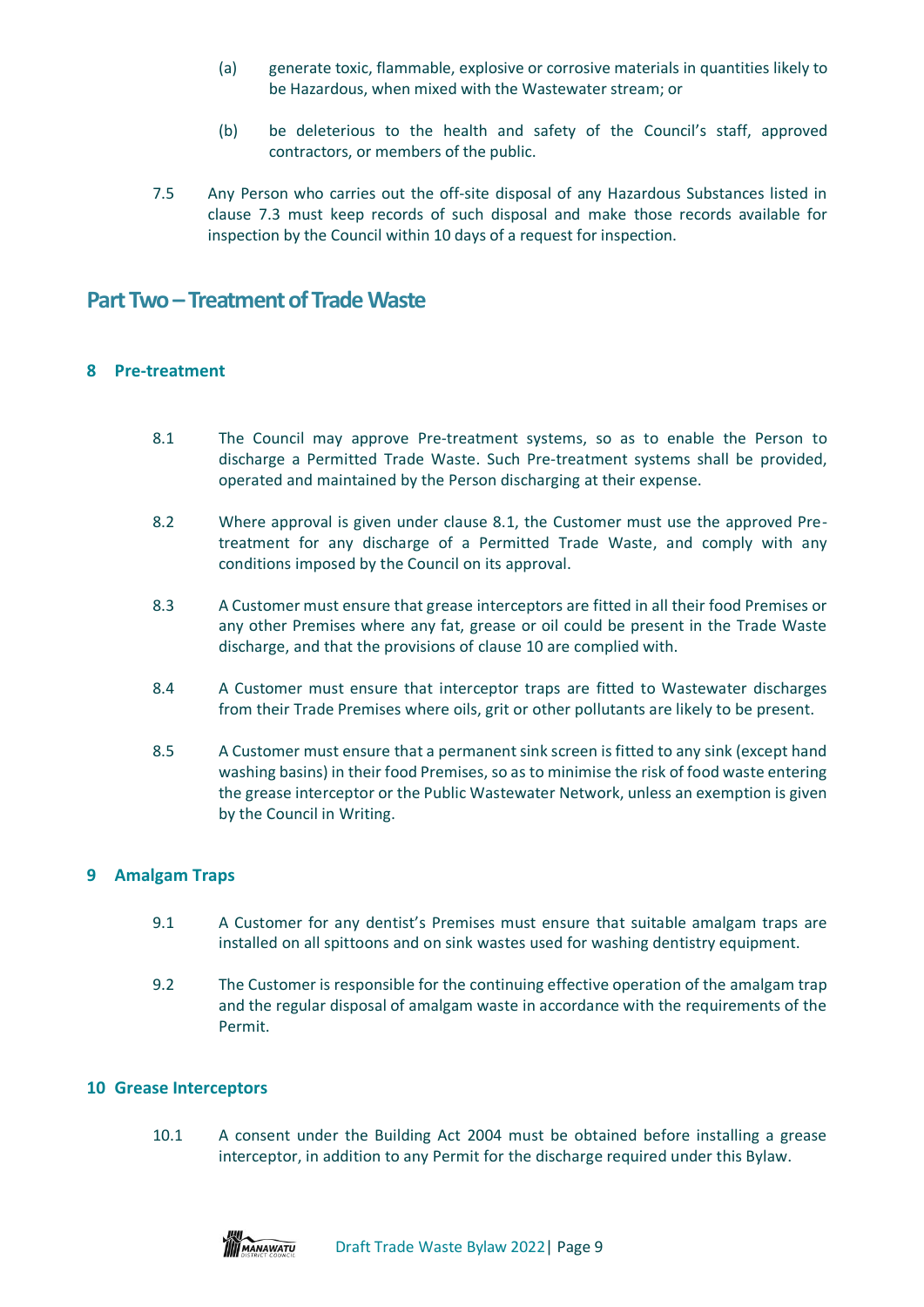- 10.2 The grease interceptor required by clause 8.2 must be a passive trap with a minimum capacity of 1000 litres, unless otherwise agreed with Council in Writing.
- 10.3 The installation of grease trap converters or mechanical removal systems is prohibited.
- 10.4 The Customer is responsible for cleaning the grease interceptor, at the intervals specified in the Permit, and must have available on the Premises documentary proof of an ongoing maintenance contract for the grease interceptor with a Council-approved operator.
- 10.5 Customers must use a Council-approved contractor to dispose of any grease interceptor waste.
- 10.6 The Council may, with notice, inspect a grease interceptor in accordance with the relevant Permit or approval, and more frequently if it has failed previous inspections.

## <span id="page-10-0"></span>**Part Three –Classification of Trade Waste**

## <span id="page-10-1"></span>**11 General Classification**

- 11.1 Trade Wastes shall be classified as one of the following:
	- (a) Permitted Trade Waste;
	- (b) Controlled Trade Waste;
	- (c) Conditional Trade Waste;
	- (d) Prohibited Trade Waste; or

## <span id="page-10-2"></span>**12 Permitted Trade Waste**

- 12.1 A Person may discharge Permitted Trade Waste into the Public Wastewater Network without a Permit.
- 12.2 Notwithstanding clause 12.1, the Council may:
	- (a) in accordance with clause 8.1, require pre-treatment of the Permitted Trade Waste to a specific standard or requirement in order to prevent the discharge damaging or otherwise adversely affecting the Public Wastewater Network; and
	- (b) in accordance with the Act, enter and inspect premises to determine the Characteristics of the discharge to the Public Wastewater Network and, in doing so, take samples of any discharge.
- 12.3 Discharges of Permitted Trade Waste may continue until such time as:
	- (a) in the opinion of the Council, the discharge changes or is likely to change to the extent that it is properly characterised as a Controlled, Conditional or Prohibited Trade Waste; or

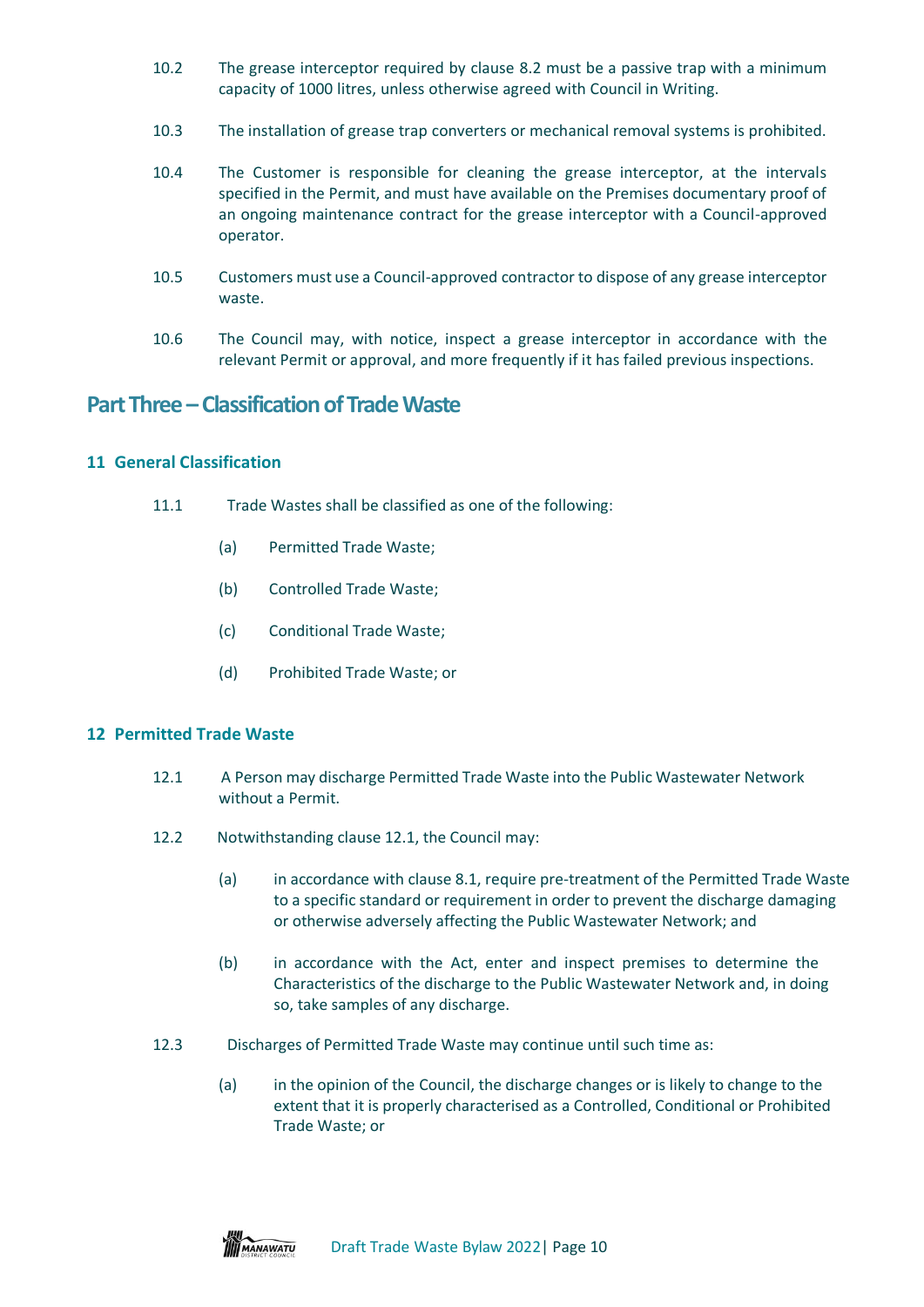- (b) the Council changes the requirements for Characteristics of Permitted Trade Waste by amendment to, or replacement of, Schedule 1 of this Bylaw, and the discharge no longer meets these requirements; or
- (c) the discharge causes a detrimental effect on the Public Wastewater Network or Receiving Environment, which may (without limitation) be attributable to:
	- (i) the total dissolved concentration of the Trade Waste;
	- (ii) emulsions of paint, latex, adhesive, rubber or plastic that cause coagulation or a blockage at the mixing zone in the Public Wastewater Network; or
	- (iii) colouring of the discharge to the extent that it impairs wastewater treatment processes.
- 12.4 If clause 12.3 applies, Council will notify the Customer in Writing.
- 12.5 If notice is given under clause 12.4, that the Discharge has become a Controlled Trade Waste or Conditional Trade Waste, the Customer must within 10 Working Days of receiving the notice apply to Council for a Trade Waste Permit, or cease discharging the Trade Waste.

## <span id="page-11-0"></span>**13 Controlled and Conditional Trade Wastes**

- 13.1 A Person must not discharge a Controlled Trade Waste or a Conditional Trade Waste into the Public Wastewater Network except in accordance with a Permit issued under this Bylaw.
- 13.2 Where a Permit has been issued, the Permit Holder must comply with any conditions imposed on that Permit.
- 13.3 Controlled Trade Waste and Conditional Trade Wastes are subject to additional requirements set out in Part 4 of this Bylaw.

## <span id="page-11-1"></span>**14 Prohibited Trade Waste**

- 14.1 A Person must not discharge any Prohibited Trade Waste into the Public Wastewater Network.
- 14.2 No application for a Permit under this Bylaw can be made for a Prohibited Trade Waste.
- 14.3 Any Customer whose Premises produces a Prohibited Trade Waste must provide to the Council , on request, full records of the disposal of the waste in compliance with all statutory and regulatory requirements.

#### <span id="page-11-2"></span>**15 Tankered Waste**

15.1 Tankered Waste must not be discharged into the Public Wastewater Network, except at a dedicated Approved Site by Council-approved contractors certified as compliant with the Liquid and Hazardous Wastes Code of Practice by the certifying body, and in accordance with this Bylaw.

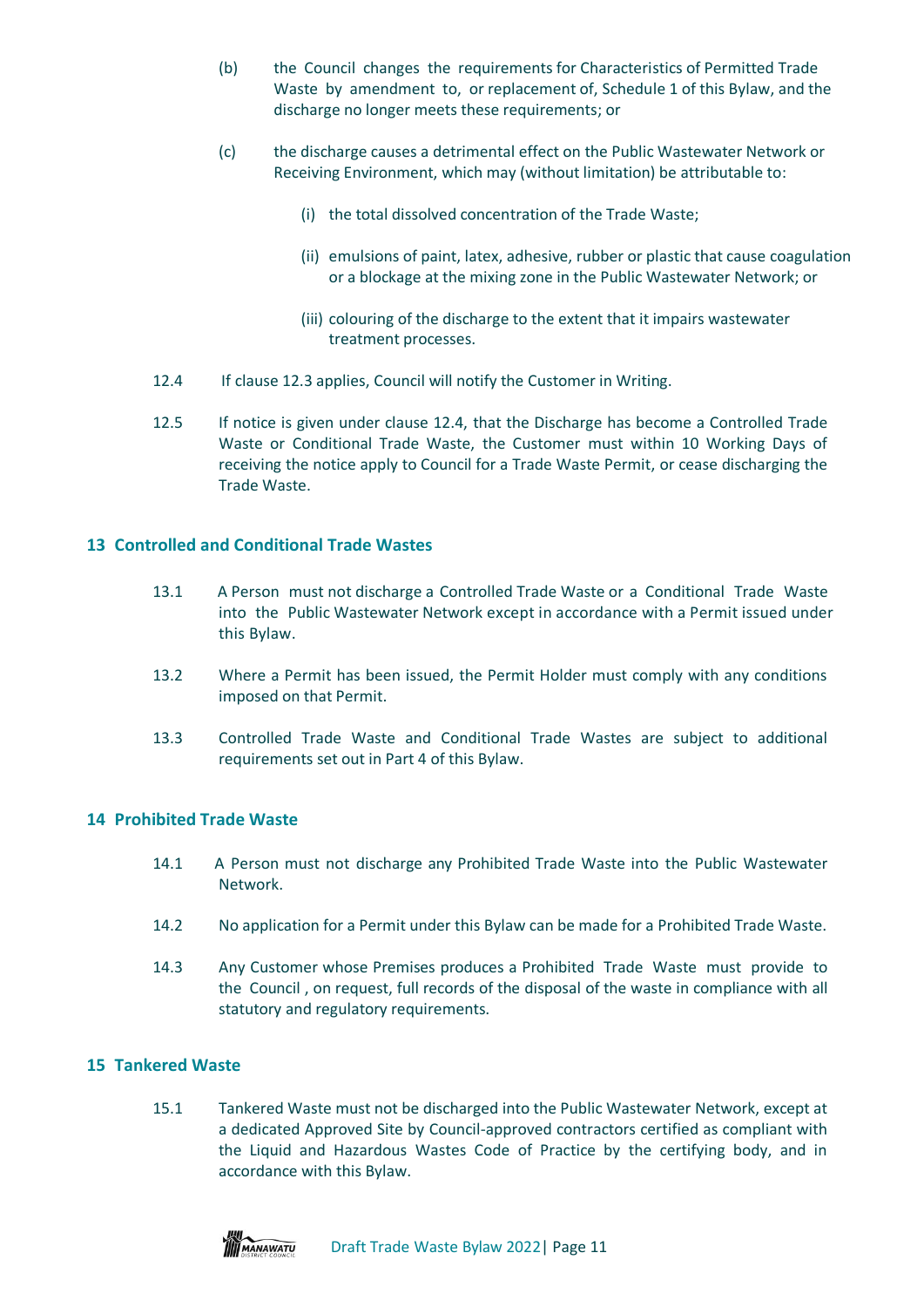- 15.2 The Council may accept Tankered Wastes for discharge at an Approved Site subject to:
	- (a) the discharge consisting solely of waste from domestic septic tanks, which is to be confirmed by material data sheets detailing the contents of the waste; or
	- (b) for a discharge not solely sourced from domestic septic tanks, the Councilapproved Contractor:
		- (i) supplying material safety data sheets detailing the contents of a waste to Council on request, and;
		- (ii) obtaining tests (at their cost) to determine the Characteristics of the waste to the extent they are unknown, which demonstrate that the contents do not include a Prohibited Trade Waste; and
		- (iii) not collecting or transporting the waste to the Approved Site until appropriate arrangements and methods for disposal have been approved by the Council; and
		- (iv) thoroughly washing the tanker in between loads of waste before disposal at the Approved Site, so as to prevent cross-contamination between tanker loads; and
		- (v) providing at least 48 hours' notice before the disposal of such wastes.
- 15.3 A Person must not dispose of, or allow the disposal of, Tankered Waste by:
	- (a) incorrect disclosure of contents (Characteristics and/or amount); or
	- (b) dumping into the Public Wastewater Network other than at an Approved Site.

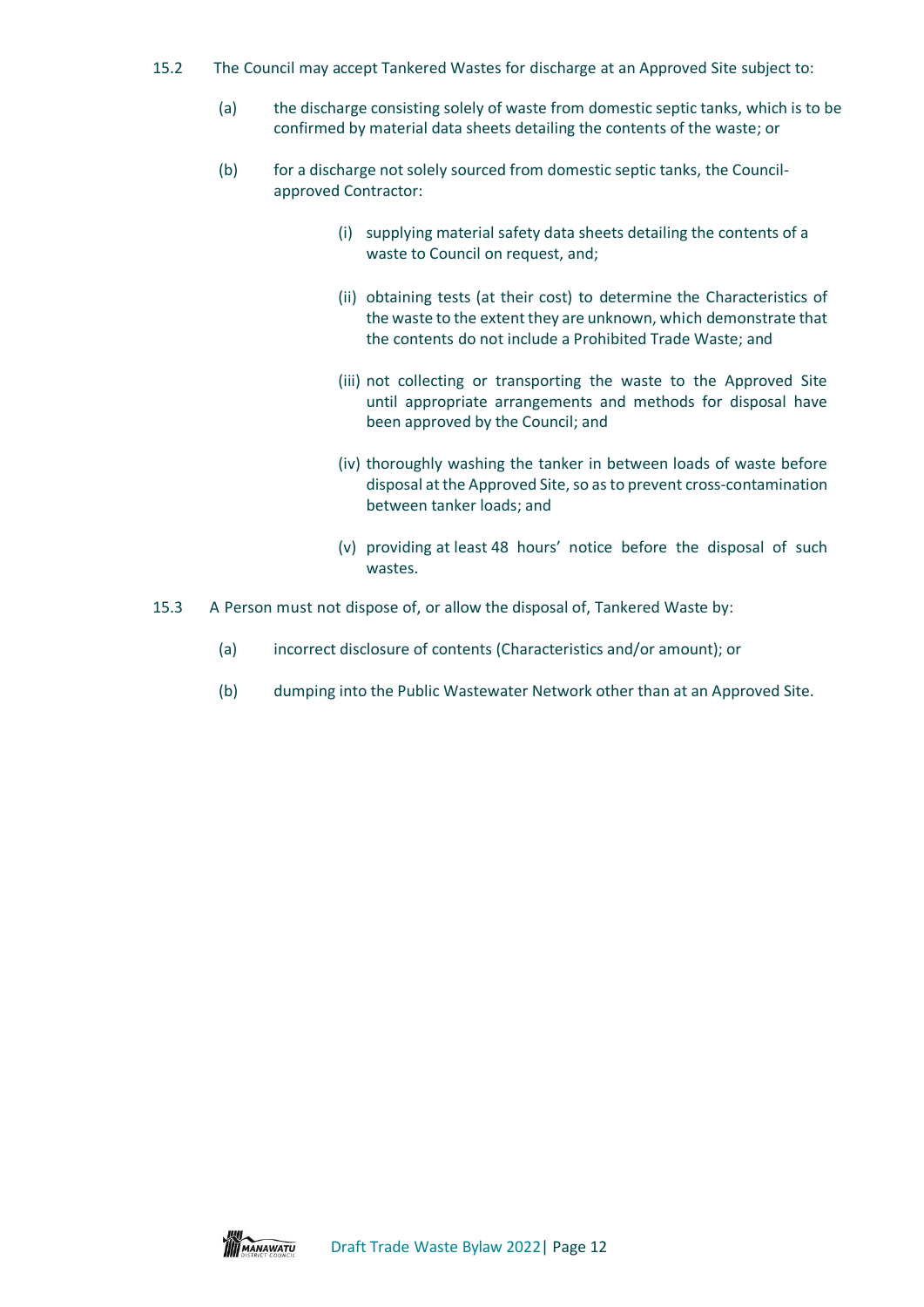## <span id="page-13-0"></span>**Part Four –Trade Waste Permits**

## <span id="page-13-1"></span>**16 Requirements for Permits**

- 16.1 Any Person may apply to the Council :
	- (a) for a Permit to discharge any Controlled Trade Waste or Conditional Trade Waste (either continuously, intermittently or temporarily) into the Public Wastewater Network; or
	- (b) to vary a Permit.
- 16.2 Permit applications under Clause 16.1 must be in the prescribed form and be accompanied by the applicable fee set out in Council's current Schedule of Fees and Charges.
- 16.3 The Council may require a Discharge Management Plan to accompany the application for Permit.
- 16.4 The Council may request further information to be provided (at the applicant's expense) in support of the application.
- 16.5 Where a Trade Premises has more than one Point of Discharge, an application must be accompanied by a description of the Trade Waste to be discharged from each Point of Discharge. The Council may, at its discretion, require a separate application for a Permit to discharge Trade Waste from each Point of Discharge.

## <span id="page-13-2"></span>**17 Consideration of Permit Applications**

- 17.1 the Council will, in its discretion, decide whether to:
	- (a) grant the application in whole or in part, and impose or amend any conditions of the Permit that the Council considers appropriate; or
	- (b) decline the application, in which case the Council must provide reasons in Writing for doing so.
- 17.2 In making a decision under clause 17.1, the Council will consider: :
	- (a) the quality, volume, and rate of discharge of the Trade Waste;
	- (b) any impact on the health and safety of Council staff, agents and members of the public;
	- (c) the degree of departure from the requirements for any Characteristic as specified in Schedules 1 and 2 of this Bylaw;
	- (d) the extent to which the Trade Waste may react with other liquid wastes in the Public Wastewater Network to produce an undesirable effect e.g. settlement of solids, production of odours, accelerated corrosion, and deterioration of the Public Wastewater Network, etc.;
	- (e) the flows, velocities, timing and balancing of flows to the Public Wastewater Network and the material or construction of any part of that network;

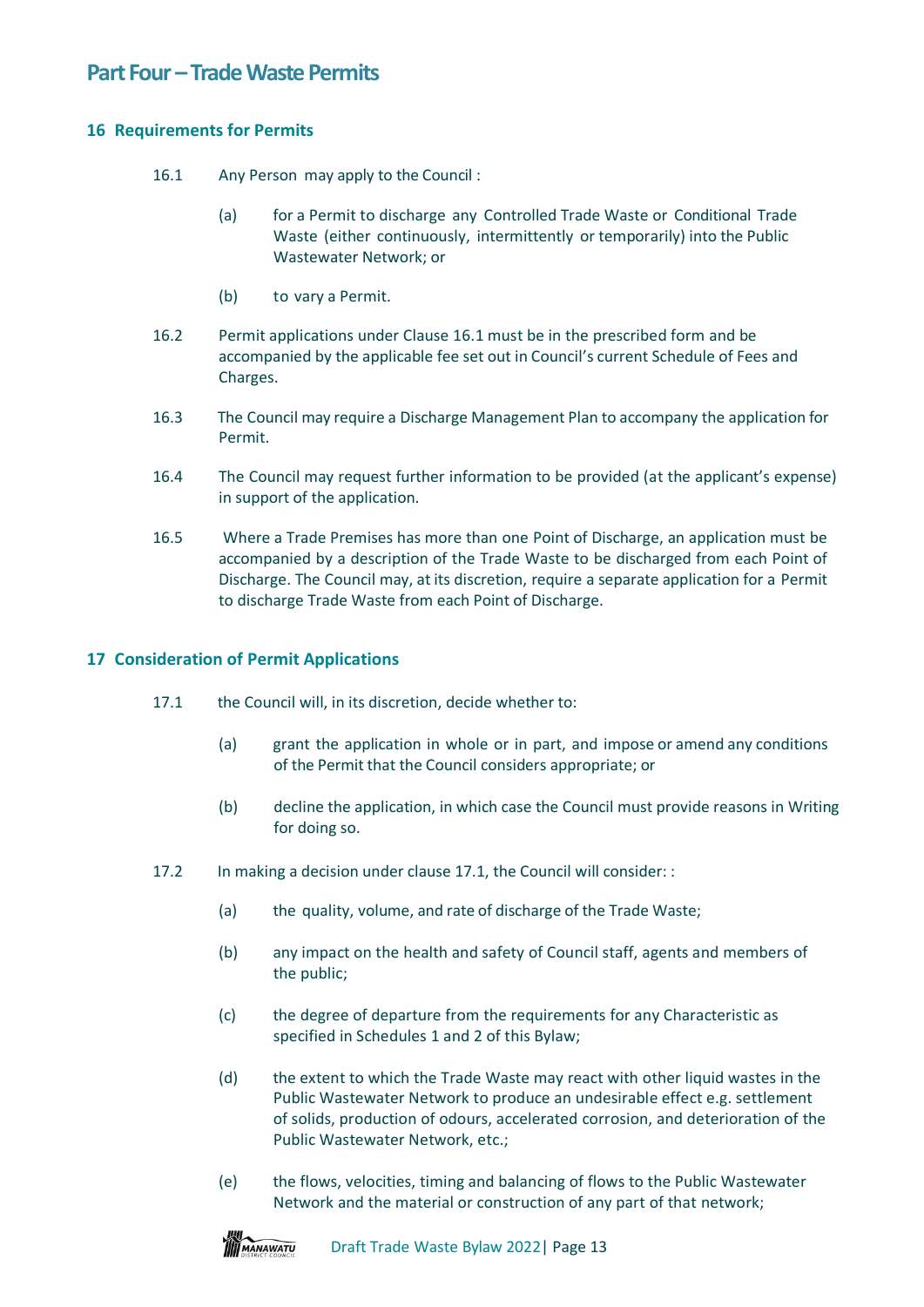- (f) the capacity of the Public Wastewater Network and any part of that network;
- (g) the nature of any wastewater treatment process and the degree to which the Trade Waste is capable of being treated in the Public Wastewater Network;
- (h) the compliance history of the applicant or any other Person who is likely to be materially responsible for or involved with the discharge, with particular regard to compliance with any other Trade Waste Permit;
- (i) the effect of the Trade Waste on the ultimate receiving environment;
- (j) the possibility of unscheduled, unexpected or accidental events and the degree of risk these could cause to people, the Public Wastewater Network and the environment;
- (k) any other existing or likely future discharges;
- (l) any statutory requirements relating to the discharge of raw or treated Wastewater or Sludge to receiving environments, the beneficial use of Biosolids, including water, land or air environments (including the necessity for compliance with any resource consent, permit or water classification);
- (m) any relevant Council planning documents or policies;
- (n) the effect of any Discharge Management Plan supplied with the application;
- (o) any requirements and limitations related to Sludge disposal and re-use;
- (p) the control of stormwater;
- (q) what (if any) Pre-treatment of the Trade Waste will occur (including any specific requirements for the Premises under clauses 8-10 of this Bylaw), and how Pre-treatment systems will be operated and maintained;
- (r) any alternatives to the Trade Waste discharge, including the ways in which Trade Waste may be disposed of other than via the Public Wastewater Network;
- (s) the use of any refuse or garage grinders, and macerators, and their ongoing operation and maintenance;
- (t) the extent to which the applicant has adopted or is able to adopt Cleaner Production practices; and
- (u) any other matter that the Council considers relevant when having regard to the purpose and terms of this Bylaw.

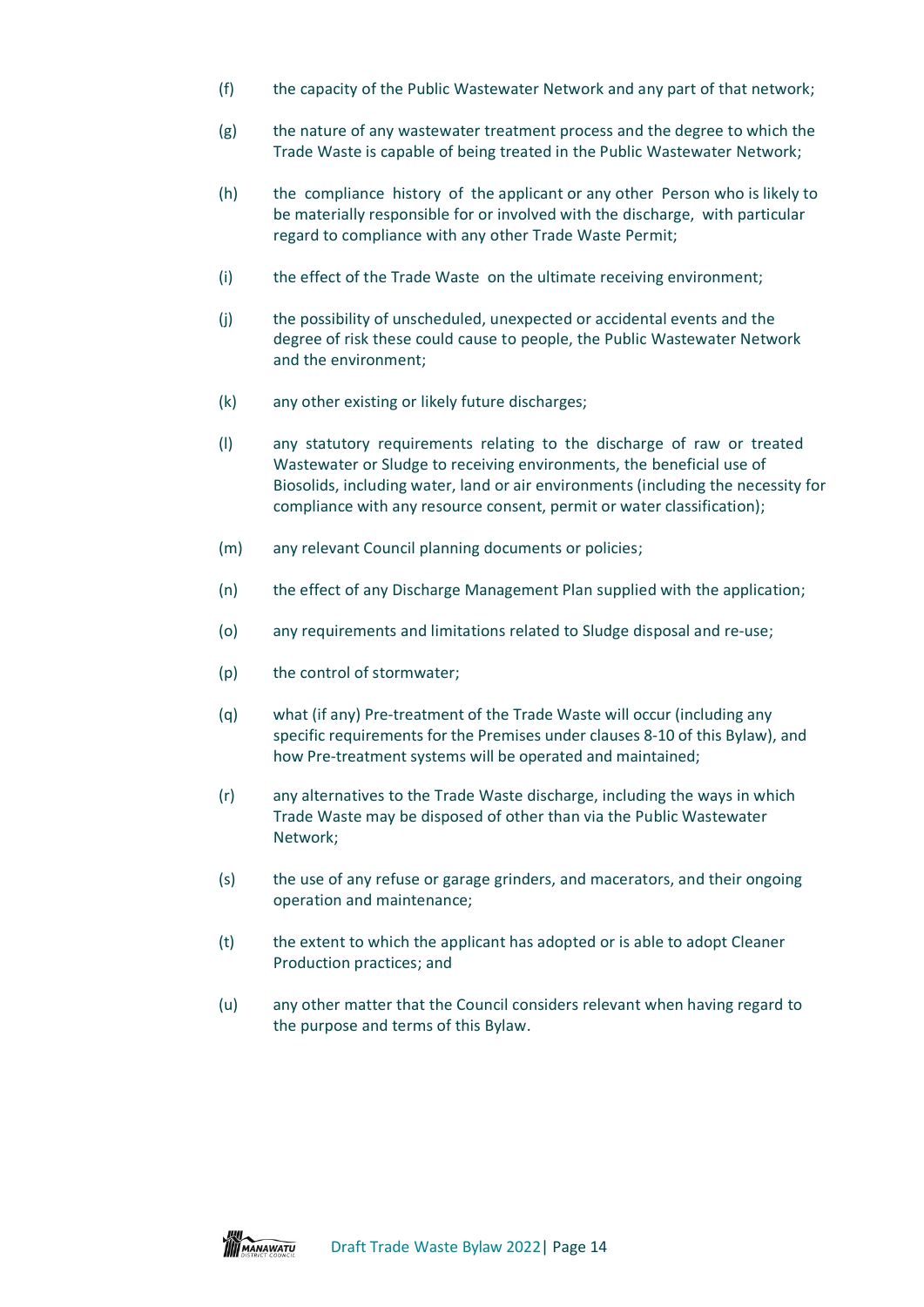## <span id="page-15-0"></span>**18 Permit Conditions**

- 18.1 Where the Council imposes or amends any conditions on a Permit under clause 17.1(a), it may include any conditions it considers appropriate, including those referred to in Schedule 3 of this Bylaw.
- 18.2 When imposing conditions that set mass limit allocations for a particular Characteristic, the Council will consider:
	- (a) the operational requirements of and risk to the Public Wastewater Network, and risks to occupational health and safety, public health, and the ultimate receiving environment;
	- (b) whether or not the levels proposed pose a threat to the planned or actual beneficial reuse of Biosolids or Sludge;
	- (c) conditions in the Public Wastewater Network near the Point of Discharge and elsewhere in the Public Wastewater Network;
	- (d) the extent to which the available industrial capacity was used in the last financial period and is expected to be used in the forthcoming period;
	- (e) whether or not there is any net benefit to be gained by the increase of one Characteristic concurrently with the decrease of another to justify any increased application for industrial capacity;
	- (f) any requirements of the Council to reduce the pollutant discharge of the Public Wastewater Network;
	- (g) how great a proportion the mass flow of a Characteristic of the discharge will be of the total mass flow of that Characteristic in the Public Wastewater Network;
	- (h) the total mass of the Characteristic allowable in the Public Wastewater Network, and the proportion (if any) to be reserved for future allocations;

*Guidance Note: The Biochemical Oxygen Demand (BOD5) of any waste may be restricted where the capacity for receiving and treating BOD<sup>5</sup> is limited.*

- (i) whether or not there is an interaction with other Characteristics that increases or decreases the effect of either Characteristic on the Public Wastewater Network, treatment process, or receiving environment; and
- (j) any other matter that the Council considers relevant when having regard to the purpose and terms of this Bylaw.

## <span id="page-15-1"></span>**19 Metering**

- 19.1 The Council may require flow or volume metering of Trade Waste discharge as a condition of Permit where:
	- (a) a reasonable relationship between a metered water supply to the Premises and the discharge of Trade Waste does not exist; or
	- (b) the Council has determined not to approve a method of flow estimation; or

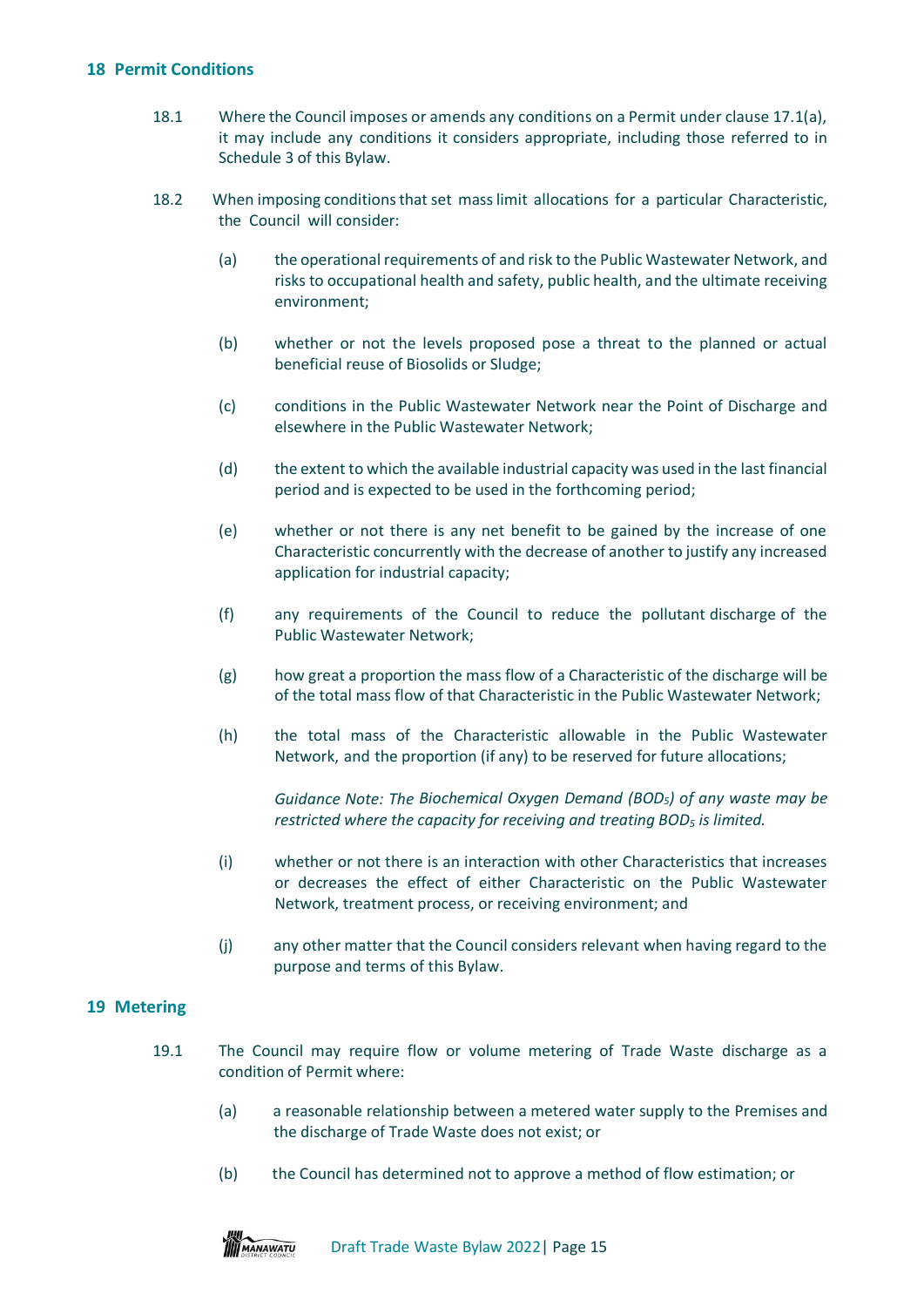- (c) in the opinion of the Council, the discharge represents a significant proportion of the total flow/load of Wastewater it receives.
- 19.2 Where metering is required by way of a condition of a Permit, the following provisions apply:
	- (a) The Permit Holder will be responsible for the supply, installation, reading and maintenance of any Meter;
	- (b) Any Meter must be approved by the Council, but will remain the property of the Permit Holder;
	- (c) The Permit Holder must ensure that records of flow rate and/or volume are available for viewing at any time by the Council, and submit such records to the Council at prescribed intervals, in the format approved by the Council;
	- (d) Meters must be located in a position approved by the Council, taking into account:
		- (i) the manufacturer's installation specifications;
		- (ii) the required degree of accuracy of Meter readings; and
		- (iii) the need for Meters to be readily accessible for reading and maintenance;
	- (e) The Permit Holder must arrange for in situ calibration of the volume and/or flow rate of any Meter and instrumentation by a person and method (both of which are approved by the Council) at the time of Meter installation and at least once a year thereafter to ensure its ongoing performance. The meter accuracy must be  $\pm$  10 %, but with no greater a deviation from the previous meter calibration of  $\pm$  5 %. The Permit Holder must promptly submit a copy of independent certification of each calibration to the Council.
	- 19.3 Should any Meter, after being calibrated, be found to have an error greater than the parameters specified in clause 19.2(e) as a repeatable measurement, the Council may make an adjustment in accordance with the results shown by such tests, back-dated for a period at the discretion of the Council but not exceeding 12 months, and the Permit holder must pay or be credited a greater or lesser amount according to such adjustment.
	- 19.4 Where any Meter is out of repair or ceases to register or is removed, the Council will estimate the discharge for the period since the previous reading of the Meter based on the:
		- (a) average of the previous 12 months' readings; or
		- (b) any other reasonable factors where it can be shown by the Permit Holder that estimation based on the method in (a) would be unreasonable.
	- 19.5 Where a Meter appears to have been tampered with, the Council (without prejudice to the other remedies available) may declare the reading void and estimate the discharge as provided in clause 19.4.

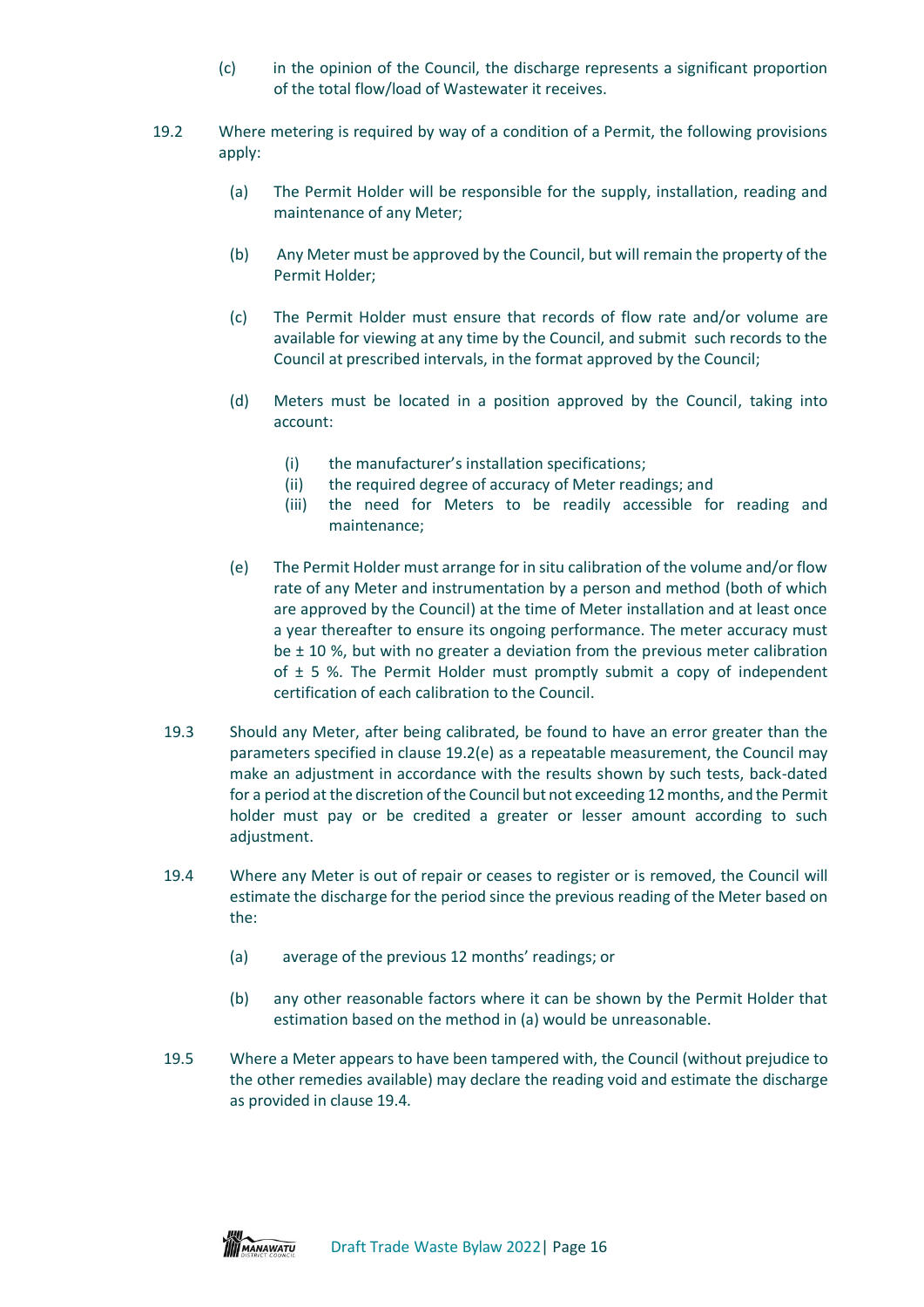## <span id="page-17-0"></span>**20 Duration of Permit**

- 20.1 When granting an application under clause 17.1(a), the Council must determine the appropriate term of the Permit, up to a maximum of five years, and state that in the Permit.
- 20.2 In determining a term under clause 20.1, the Council will have regard to, without limitation:
	- (a) the ability of the applicant to meet the conditions of a Permit by reference to the nature of the activity, the process design and/or the management of the Trade Premises;
	- (b) whether Cleaner Production techniques are successfully being utilised, or that a responsible investment in Cleaner Production equipment or techniques is being made; and
	- (c) whether significant investment in Pre-treatment facilities has been made by the applicant, such that a longer period of certainty for the amortising of this investment is considered reasonable.
- 20.3 A Permit will remain valid for the term set out in the Permit, unless it is suspended or cancelled earlier in accordance with clause 22.
- 20.4 A Permit is personal to the Permit Holder at a specific Premises and is not transferable to a new Occupier or a different Premises, except as provided for in clause 26.1(a).

## <span id="page-17-1"></span>**21 Permit Variation at Council's initiative**

- 21.1 The Council may, on its own initiative and at any time during the term of a Permit, by Written notice to the Permit Holder, vary any Permit condition to the extent that the Council, on reasonable grounds, considersit necessary or desirable. Reasonsfor variation may include to:
	- (a) address any change in the nature, quality or Characteristics of the discharge;
	- (b) address any change in the Public Wastewater Network;
	- (c) meet any resource consent or condition imposed on the discharge from any of the Council's Wastewater Treatment Plants;
	- (d) meet any other legal requirement imposed on the Council;
	- (e) address any other matter reasonably related to the Permit.
- 21.2 The Council must state the reasons for any variation to a Permit condition in any notice provided under clause 21.1.
- 21.3 A Permit Holder who receives a notice under clause 21.1 will be given a reasonable time period, specified in the notice, in which to comply with any varied Permit conditions .

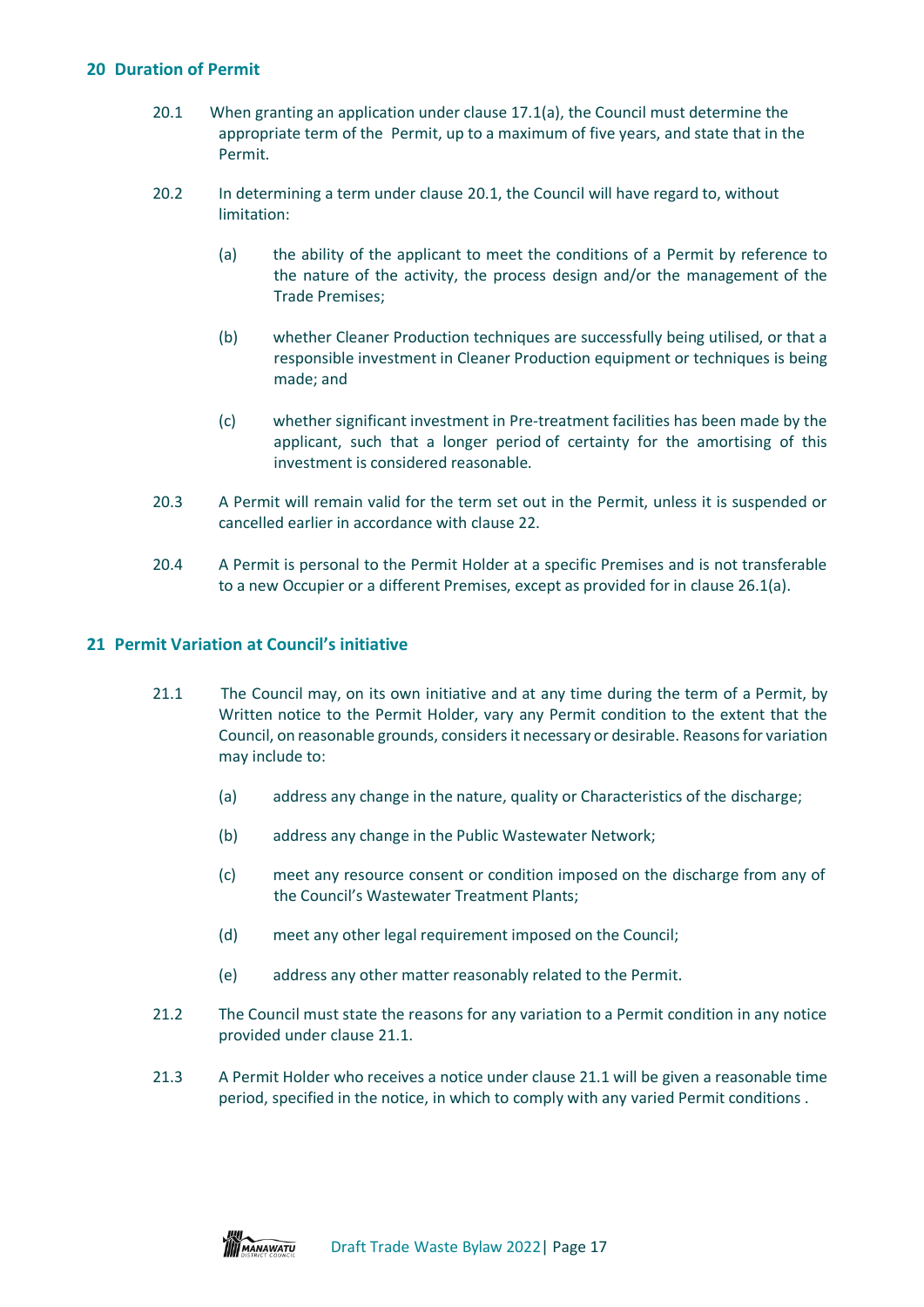## <span id="page-18-0"></span>**22 Suspension or Cancellation of the Right to Discharge**

- 22.1 Subject to clause 22.2 to 22.4, the Council may, at any time and with immediate effect, suspend or cancel a Permit if, the Council determines that:
	- (a) a Permit Holder is in breach of any condition of a Permit issued under this Bylaw;
	- (b) a Permit Holder fails to maintain effective control over the Trade Waste discharge;
	- (c) a Permit Holder fails to comply with any provision of this Bylaw;
	- (d) there is any negligence by the Permit Holder, including any accidental discharge or incident, which threatens the safety of, or threatens to cause damage to, any part of the Public Wastewater Network or threatens the health or safety of any person;
	- (e) there is a discharge from a Trade Premises, including any accidental discharge or incident, that causes a serious threat to the environment;
	- (f) the Permit Holder fails to provide, or update (where appropriate), a Discharge Management Plan;
	- (g) the Permit Holder has not complied with the Discharge Management Plan at the time of an unexpected, unscheduled or accidental occurrence;
	- (h) any fees and charges set under clause 25.1 have not been paid by the Permit Holder; or
	- (i) the Permit Holder has discharged any Prohibited Waste.
- 22.2 Before suspending or cancelling a Permit for any of the grounds set out in clause 22.1(a) to (i), the Council must provide 20 working days' written notice to the Permit Holder of its intention to suspend or cancel a Permit under clause 22.1.
- 22.3 A Permit Holder who receives a notice under clause 22.2 may submit a response to Council for its consideration.
- 22.4 If a submission is received by the Council within 10 working days of the notice being given, the Council must consider that submission when determining whether to suspend or cancel the Permit.
- 22.5 The suspension or cancellation of a Permit under this clause does not limit the Council's powers under this Bylaw, the Act, or any other enactment where a Person commits an offence.
- 22.6 Where a Permit is cancelled under clause 22.1, the Permit Holder is not relieved from any obligations existing up to and at the date of cancellation. In the case of suspension, a Permit Holder's obligations continue.

## <span id="page-18-1"></span>**23 Disconnection**

23.1 The Council reserves the right to disconnect a Trade Waste premises from the Public Wastewater Network following suspension or cancellation of a Permit under clause 22.1.

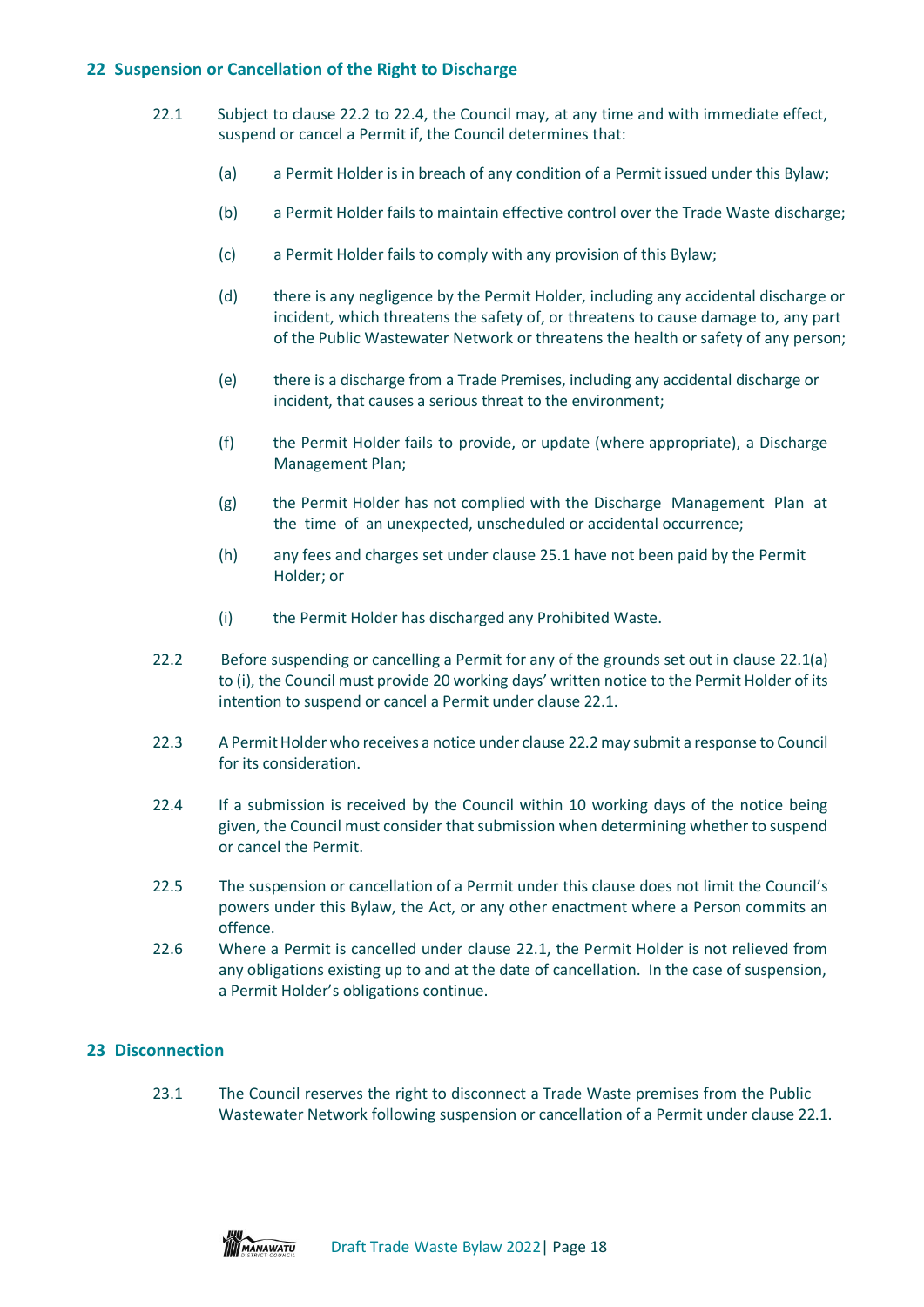## <span id="page-19-0"></span>**Part Five – Miscellaneous**

## <span id="page-19-1"></span>**24 Sampling and Monitoring**

- 24.1 Sampling, testing and monitoring may be required by the Council to determine if:
	- (a) A discharge complies with the provisions of this Bylaw;
	- (b) A discharge is a Permitted, Controlled, Conditional, or Prohibited Trade Waste; and
	- (c) Any charges are applicable to that discharge in accordance with this Bylaw.
- 24.2 Any sampling, testing, and monitoring will be carried out in accordance with the Act, this Bylaw, and any Health and Safety policies of that particular site.
- 24.3 The Council and/or any Person called upon by Council to assist may, at any reasonable time, and in accordance with the Act enter and/or access any Trade Premises believed to be discharging Trade Waste in order to determine the Characteristics of any Trade Waste discharge by:
	- (a) taking readings and measurements;
	- (b) carrying out an inspection, including observing accidental occurrences and clean-ups; and/or
	- (c) taking samples for testing;

of any solid, liquid, or gaseous material or any combination or mixture of such materials being discharged.

- 24.4 Analysis of any samples taken in accordance with clause 24.3 must be undertaken by an Independent Analyst, to the satisfaction of the Council.
- 24.5 Council will provide the Permit Holder or Occupier with a copy of the results of any reading or sample taken at their Trade Premises in accordance with clause 24.3.
- 24.6 Where the power in clause 24.3 is exercised on Trade Premises for which a Permit has been granted, the Permit Holder will be responsible for all reasonable costs of sampling and monitoring under this clause.
- 24.7 Where a dispute arises between the Council and a Customer as to the method, approach, or conduct of sampling carried out under clause 24.3 or analysis carried out under clause 24.4, and the parties are unable to resolve the dispute between themselves, the dispute may be submitted to a technical expert nominated by the Council or an independent arbitrator for resolution, and each party must bear their own costs and contribute equally to the costs of the technical expert or arbitrator.
- 24.8 In situations where monitoring is not required under a Permit or otherwise, it is the responsibility of the Person discharging to ensure that any discharge from the Trade Waste Premises complies with this Bylaw.

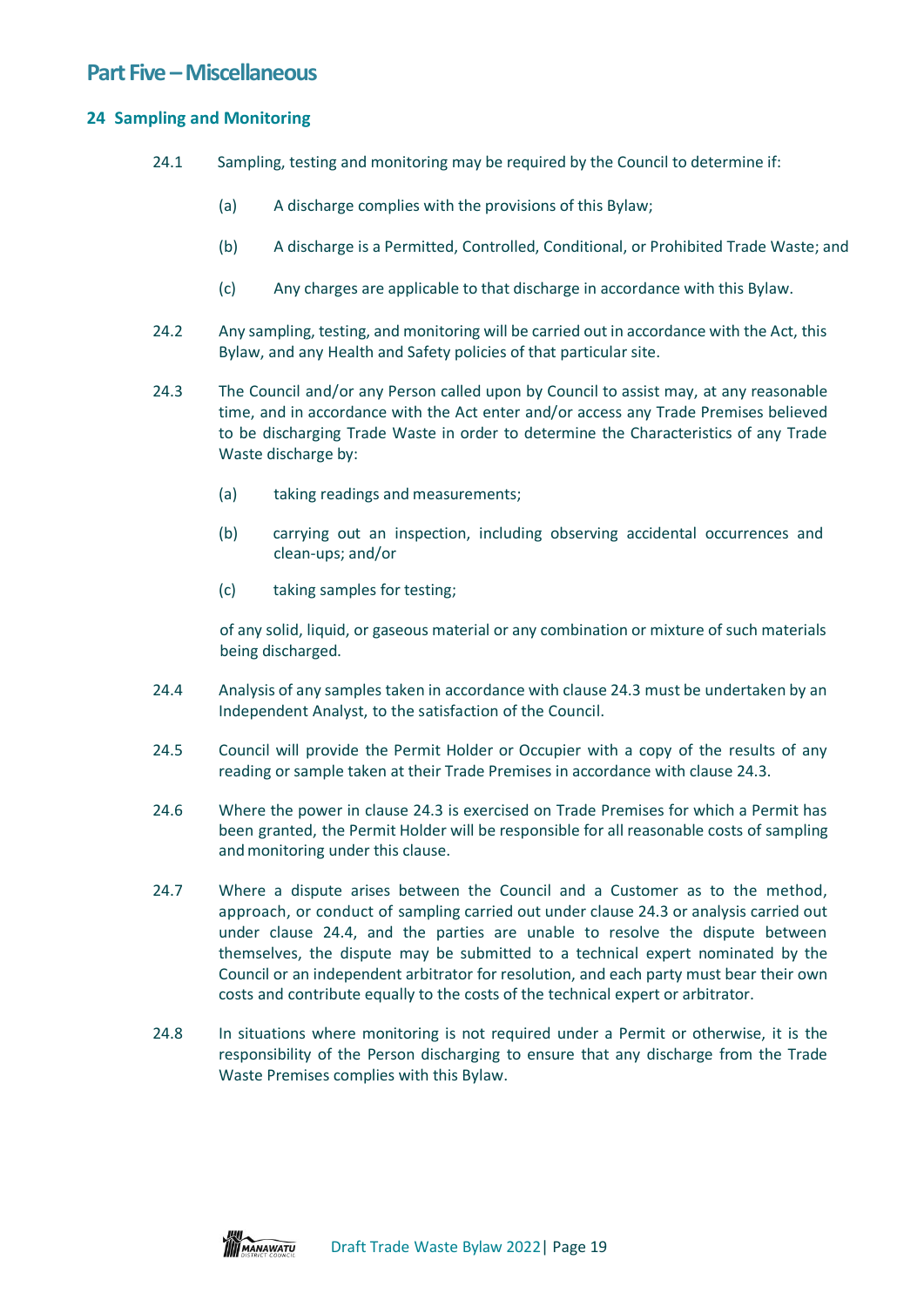## <span id="page-20-1"></span><span id="page-20-0"></span>**25 Fees and Charges**

- 25.1 The Council may from time to time, by resolution, set fees and charges payable by Permit Holders or occupiers of Trade Premises for any one or more of the following:
	- (a) administering this Bylaw;
	- (b) processing Permit applications, as well as administering and monitoring Permits under this Bylaw;
	- (c) receiving, treating and disposing of Trade Waste; or
	- (d) inspection of Premises to check for compliance with the Bylaw.
- 25.2 Any fees and charges set under clause 25.1 are to be recorded in the Council's current Schedule of Fees and Charges.
- 25.3 Customers, Permit Holders, and any other Persons must pay any applicable fees and charges set under clause 25.1

## <span id="page-20-2"></span>**26 Transfer or Termination of Rights and Responsibilities**

- 26.1 A Permit Holder must not, without the Written approval of the Council:
	- (a) transfer to any other party the rights and responsibilities provided for under a Permit and/or this Bylaw;
	- (b) allow a Point of Discharge used by the Permit Holder to serve another premises, or the Private Sewer to that Point of Discharge to be connected to by another premises; or
	- (c) without limiting clause 26.1(b), allow Wastewater from any other party to be discharged at their Point of Discharge.
- 26.2 In determining whether to give approval under clause 26.1 in the event of a change of ownership of a Trade Waste premises, the Council must not unreasonably withhold approval ifthe Characteristics of the discharge remain the same.
- 26.3 A Permit Holder or any other Person discharging into the Public Wastewater Network must give at least 48 hours' notice in writing to the Council of any temporary or permanent disconnection of the Point of Discharge and/orthe termination of the Permit. Despite this, if the disconnection of the Point of Discharge involves relaying of the Private Sewer and a subsequent re-connection to the Council Wastewater Network, at least seven working days' notice in writing must be given.
- 26.4 Where notice is given under clause 26.3 of a permanent disconnection and/or termination of Permit, the Permit Holder or Person discharging:
	- (a) will be liable for any applicable Trade Waste fee and charges to the end of the current charging period; and

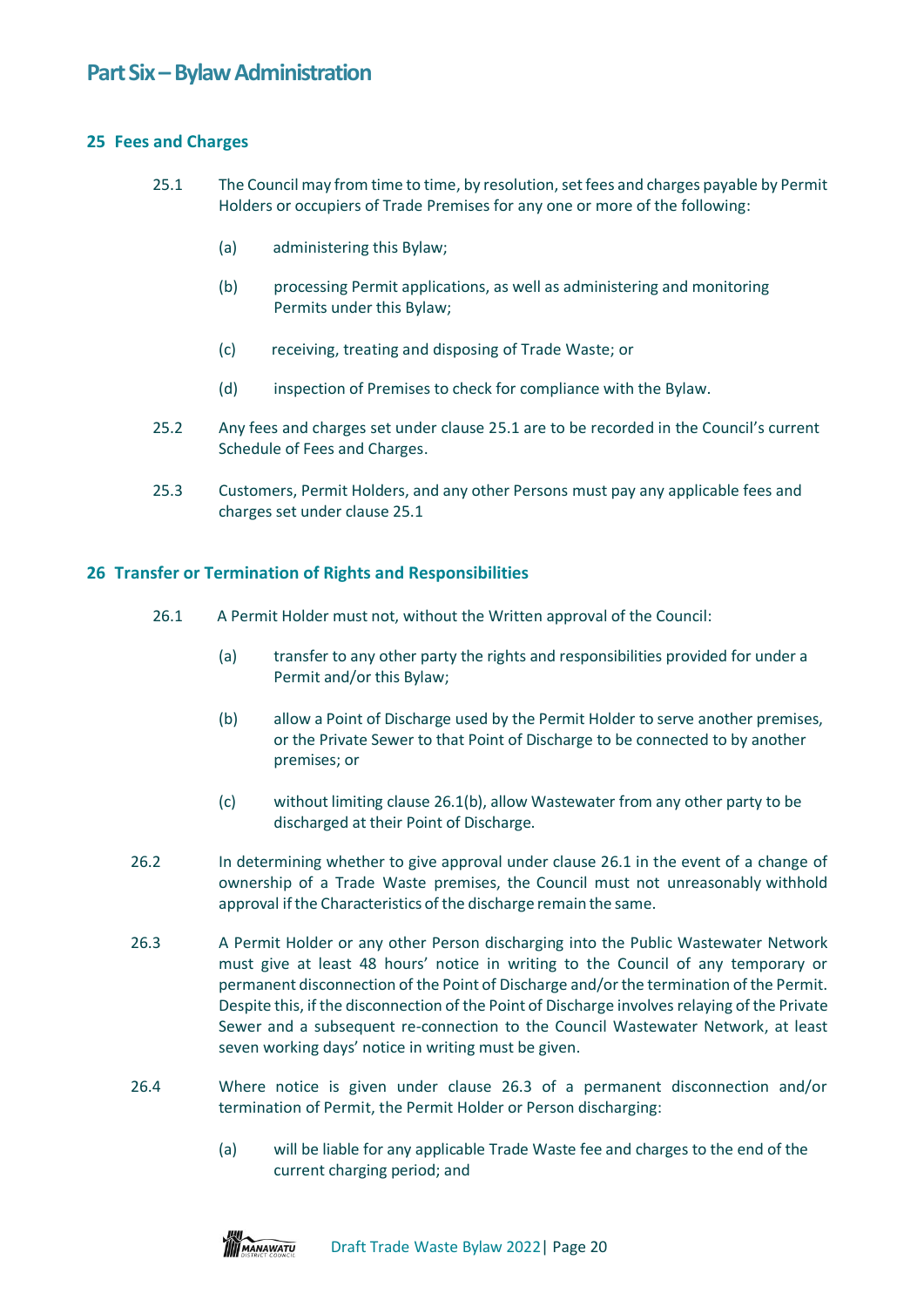- (b) must provide to the Council their address for delivery of the final invoice.
- 26.5 The Council may, at its discretion, waive some or all of the fees and charges that would otherwise apply under clause 26.4(a).
- 26.6 A Permit will automatically terminate if the Permit Holder ceases to occupy the premises for which the Permit is issued and either:
	- (a) the Permit Holder does not seek the Council's approval under clause 26.1(a) prior to them ceasing to occupy the premises; or
	- (b) the Council declines to give approval under clause 26.1(a).
- 26.7 Where a Permit is terminated under clause 26.6, the Permit Holder is not relieved from any obligations existing up to and at the date of termination.

## <span id="page-21-0"></span>**Part Seven –Offences, Repeals and Savings**

## <span id="page-21-1"></span>**27 Offences and Breaches**

- 27.1 Every Person, Customer, Permit Holder, or Owner or Occupier of Trade Premises who:
	- (a) fails to comply with, or acts in contravention of, any provision of this Bylaw; or
	- (b) breaches the conditions of any Permit granted pursuant to this Bylaw; or
	- (c) fails to comply with a notice served under this Bylaw;

commits an offence under section 239 of the Act, and may be liable for a fine as specified in section 242 of the Act, or for an infringement fee set out in an infringement notice issued under section 245 of the Act.

*Explanatory Note: This clause should be read in conjunction with clauses 13, 14 and 15 of the Manawatu District Explanatory Bylaw 2014.*

- 27.2 In all cases, the Council may recover reasonable costs associated with any damage to the Public Wastewater Network or Stormwater Drainage Network or any breach of this Bylaw, in accordance with sections 175 and 176 of the Act.
- 27.3 The Council may issue infringement notices, in such forms and for such amounts as are authorised in any regulations made under section 259 of the Act.
- 27.4 Where there is non-compliance with this Bylaw or other statutory and legal requirements, Council may serve notice on the Person, Customer, Permit Holder, or Owner or Occupier of Trade Premises, advising the nature of the breach and the steps to be taken within a specified period to remedy it.
- 27.5 If, after the specified period, the Person, Customer, Permit Holder, or Owner or Occupier of Trade Premises persists with the breach or has failed to adequately remedy it, Council may do any one or more of the following:
	- (a) carry out further inspections, and charge a re-inspection fee;

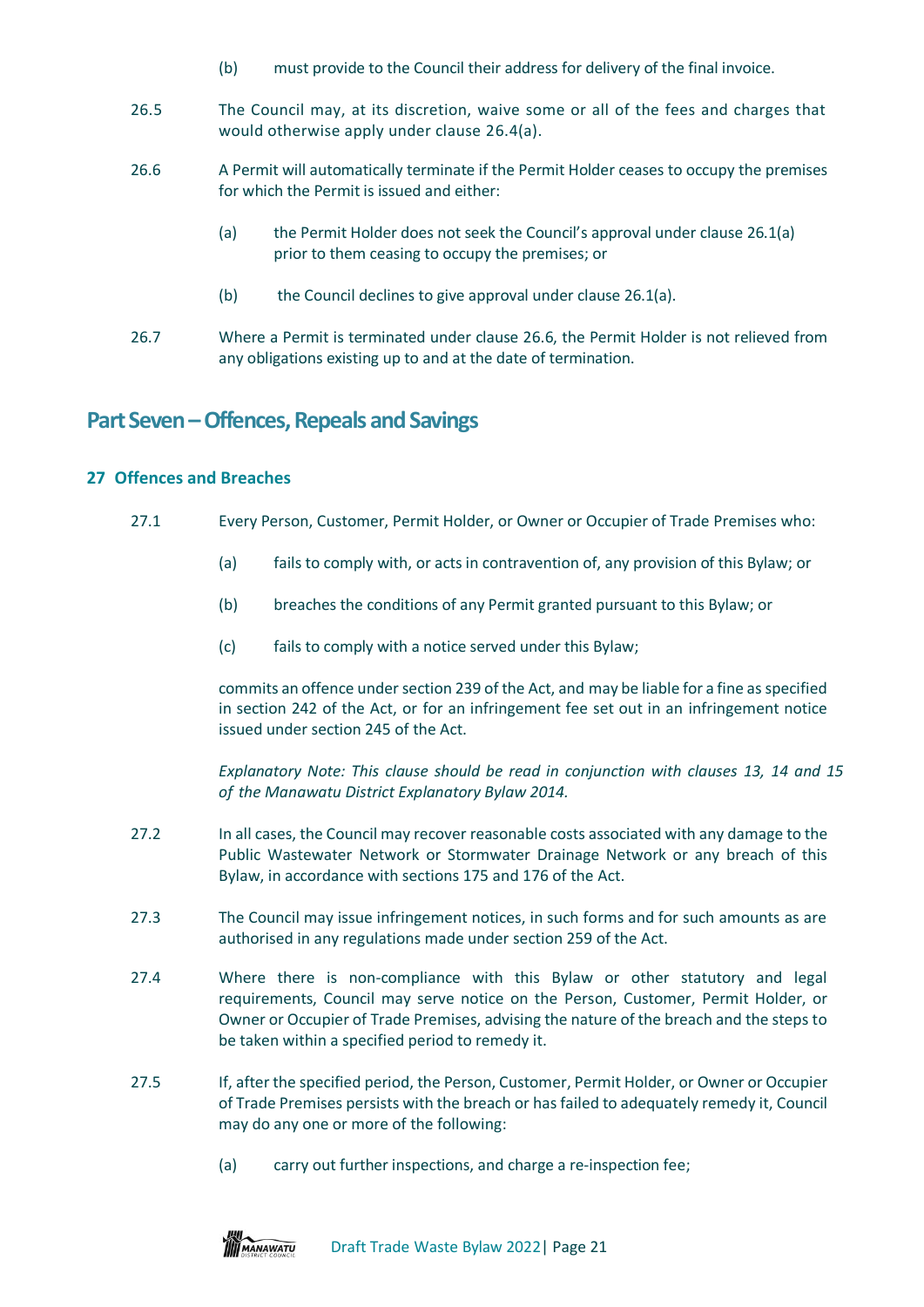- (b) issue a fine for any relevant infringement offence;
- (c) undertake works itself to remedy the breach, with costs recoverable from the Person, Customer, Permit Holder or Owner or Occupier of Trade Premises; or
- (d) disconnect the Private Sewer without further notice.
- 27.6 In the event a Private Sewer is disconnected under clause 27.5(d), the supply will be reconnected only after remedy of the breach to the satisfaction of Council and payment of any relevant costs, including the reconnection fee.
- 27.7 Where a breach results in risk to public health or safety, or risk of consequential damage to Council assets, the Council may take immediate action to remedy the breach and recover all its reasonable costs associated with the works (including administrative charges) from the owner of the Trade Premises. Such immediate action may include disconnecting a Private Sewer.
- 27.8 The Council may remove or alter a work or thing that is, or has been, constructed in breach of this Bylaw, and recover the costs of removal or alteration from the person who committed the breach, in accordance with section 163 of the Act.

## <span id="page-22-0"></span>**28 Repeals, Savings and Transitional Provisions**

- 28.1 Any Permit, exemption or approval granted under the Trade Wastes Bylaw 2015 that was in force immediately before the commencement of this Bylaw, continues in force as if it is a Permit, exemption or approval of that kind issued under this Bylaw, but:
	- (a) it expires on the date specified in such Permit, exemption or approval; or
	- (b) where no expiry date is specified, it expires 12 months from the commencement of this Bylaw, and
	- (c) in the event of either (a) or (b), it may be renewed only by application made and considered in accordance with this Bylaw.

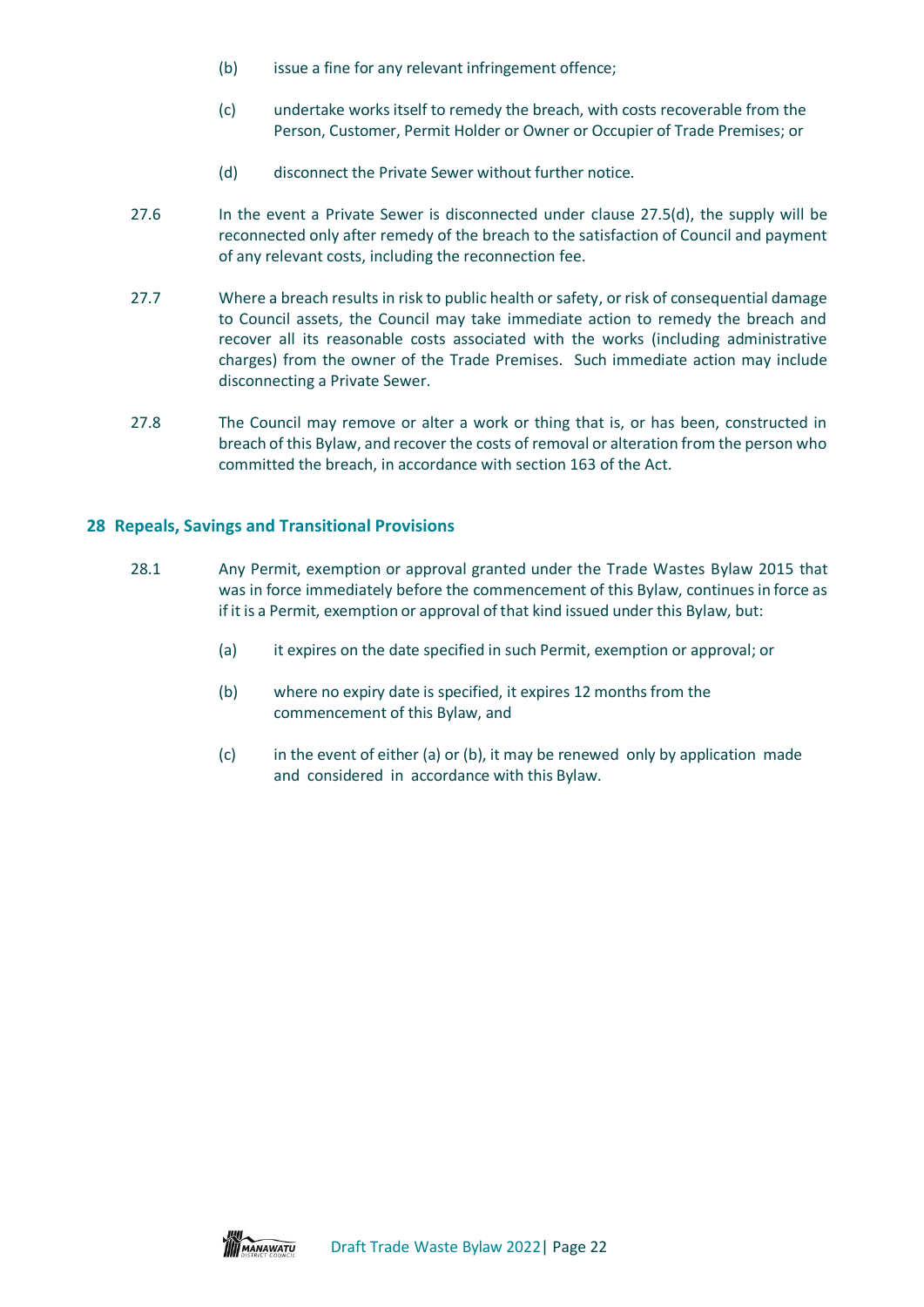This Bylaw was made by the Manawatū District Council by resolution at a Council meeting on (insert date) and must be reviewed within five years.

Sealed with the Common Seal of the MANAWATŪ DISTRICT COUNCIL in the presence of:

Mayor

Chief Executive

\_\_\_\_\_\_\_\_\_\_\_\_\_\_\_\_\_\_\_\_\_\_\_\_\_\_\_\_\_\_\_\_\_\_\_\_\_\_\_\_\_\_\_\_\_\_\_\_\_\_\_\_\_\_\_\_

\_\_\_\_\_\_\_\_\_\_\_\_\_\_\_\_\_\_\_\_\_\_\_\_\_\_\_\_\_\_\_\_\_\_\_

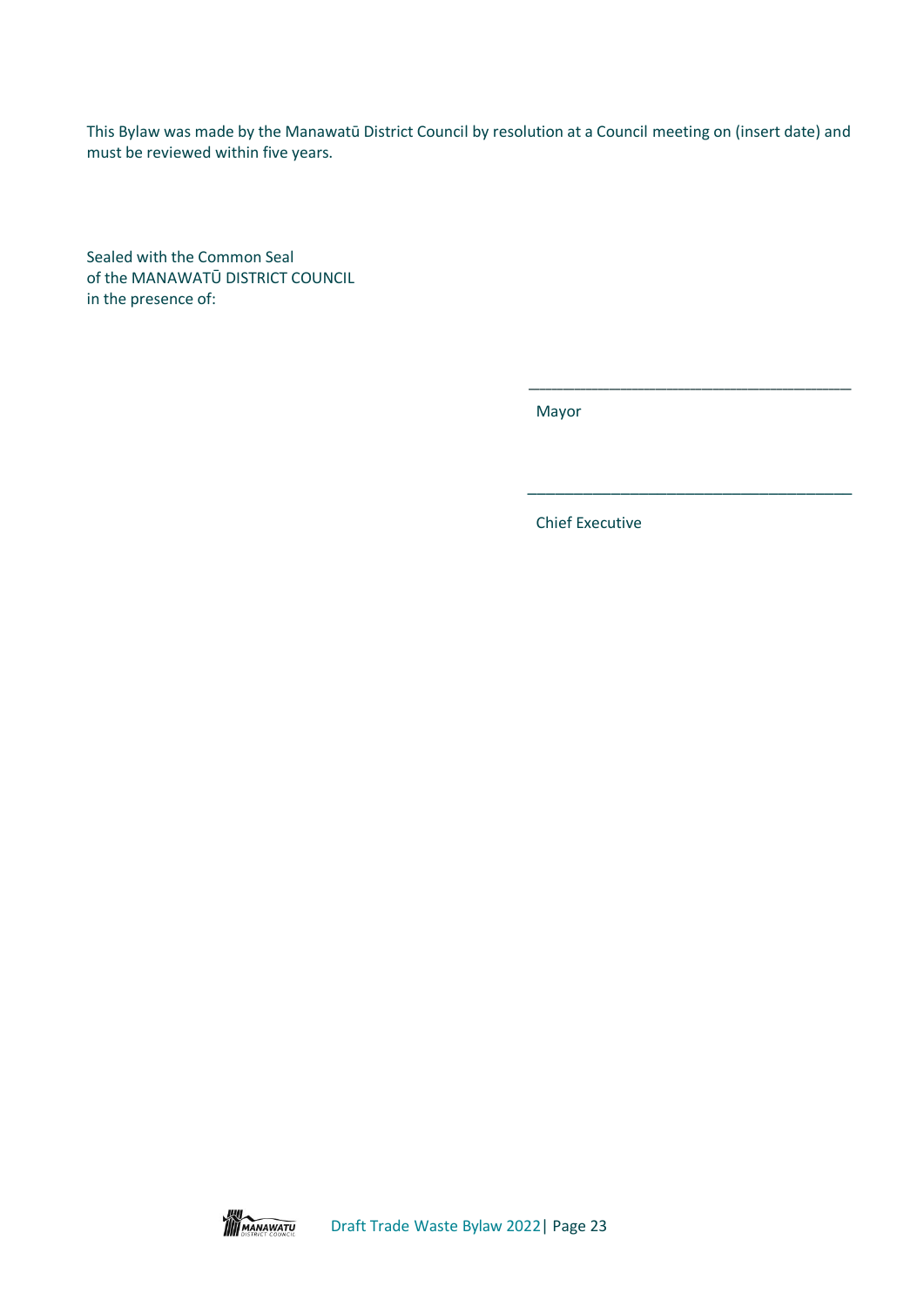## <span id="page-24-0"></span>**Schedule 1: Permitted Discharge Characteristics**

## *Introduction*

*Permitted Trade Wastes must comply with all of the requirements for Characteristics that are set out in this Schedule.* 

*Failure to comply with one or more of these characteristics will mean that a Permit is required for a Controlled or Conditional Trade Waste.*

#### **Requirements for Physical Characteristics**

#### *Flow*

- a. The 24 hour flow volume must be less than 5  $m<sup>3</sup>$ .
- b. The maximum instantaneous flow rate shall be less than 2.0 L/s.

*Explanatory note: Trade Waste dischargesin excess of these flow limits may be subjectto Mass Limits in accordance with their Trade Waste Permit.*

#### *Temperature*

The temperature must not exceed 40 °C.

#### *Solids*

- a. Non-faecal gross solids must have a maximum dimension that does not exceed 15 mm.
- b. The suspended solids content must have a maximum concentration that does not exceed 2000  $g/m^3$ .

*Guidance note: for significant industry this may be reduced, by way of a Permit, to 600 g/m<sup>3</sup> .*

- c. The settleable solids content must not exceed 50 mL/L.
- d. Fibrous, woven, or sheet film or any other materials that may adversely interfere with the free flow of Wastewater in the Public Wastewater Network must not be present.

## *Fat, Oil and grease*

- a. There must not be any free or floating layer of fat, oil, or grease.
- b. A Trade Waste with mineral oil, fat or grease unavoidably emulsified, which is not biodegradable, must not exceed 200  $g/m^3$  as petroleum ether extractable matter when the emulsion is stable at a temperature of 15 °C and when the emulsion is in contact with and diluted by a factor of 10 by raw sewage, throughout the range of pH 6.0 to pH 10.0.
- c. A Trade Waste with oil, fat or grease unavoidably emulsified, which is biodegradable may not exceed 500 g/m<sup>3</sup> when the emulsion is stable at a temperature of 15°C and when the emulsion is in contact with and diluted by a factor of 10 by raw sewage throughout the range of pH 4.5 to pH 10.0.
- d. A Trade Waste with emulsified oil, fat or grease must not exceed 100  $\text{g/m}^3$  as petroleum ether extractable matter when the emulsion is unstable at a temperature of 15 °C and when the emulsion

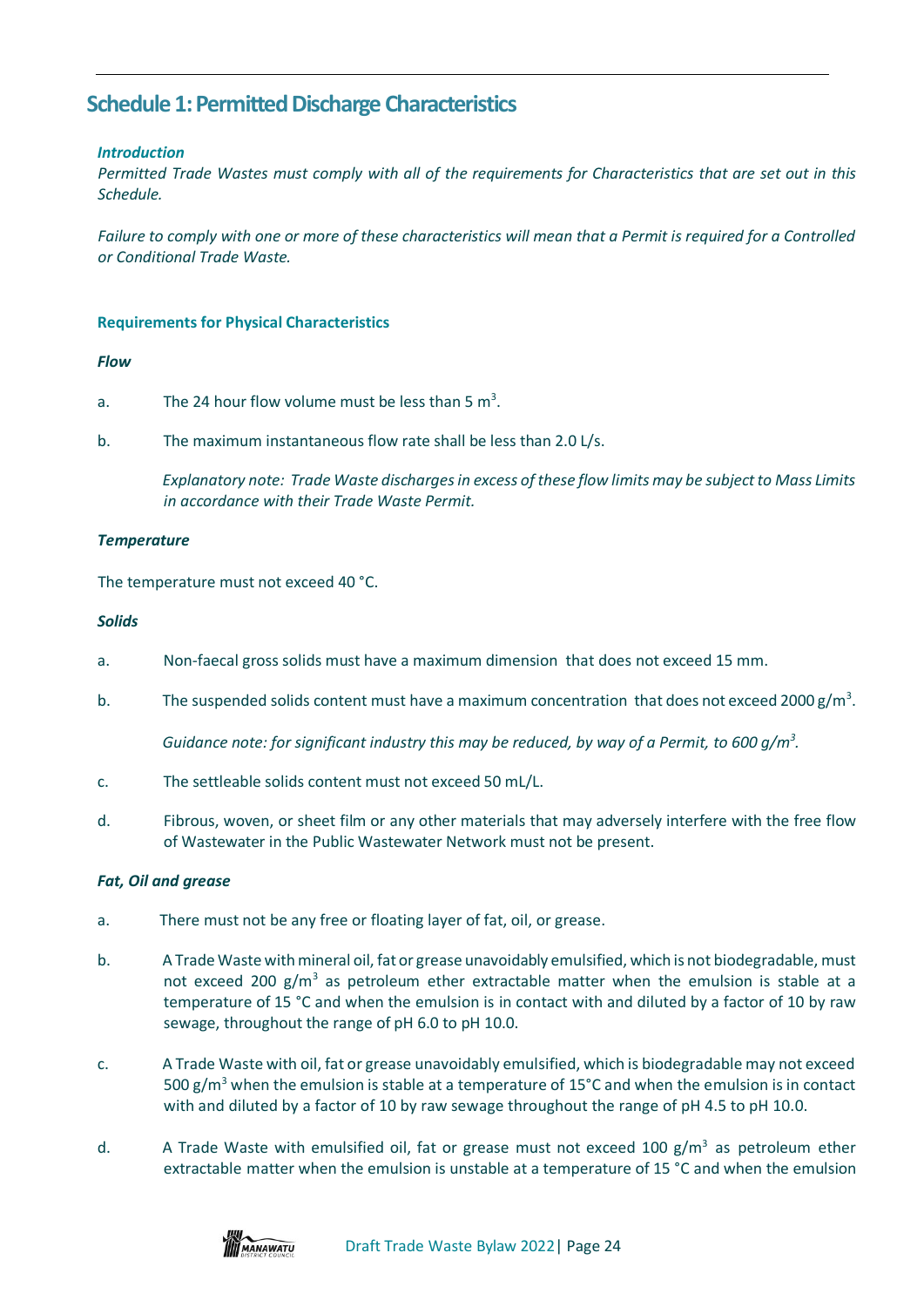is in contact with and diluted by a factor of 10 by raw sewage throughout the range of pH 4.5 to pH 10.0.

## *Solvents and other organic liquids*

There must not be any free layer (whether floating or settled) of solvents or organic liquids.

## *Emulsions of paint, latex, adhesive, rubber, plastic*

- a. For emulsions that are not treatable, the total suspended solids must not exceed 1000 g/m<sup>3</sup> unless otherwise agreed with the Council in Writing.
- b. For emulsions that are treatable, the Council must have approved the Pre-treatment used in accordance with clause 8.1 of this Bylaw.

## *Radioactivity*

Radioactivity levels must not exceed Office of Radiation Safety Code of Practice CSP1 for the use of Unsealed Radioactive Material.

## *Colour*

No wastemay have colour or colouring substance that causesthe discharge to be coloured to the extent that it impairs wastewater treatment processes.

## *Requirements for pharmaceutical waste only*

Liquid waste discharged monthly from pharmacies must not exceed the following volumes and concentrations of active ingredients:

| <b>Volume Limit</b> | <b>Active Concentration</b> |
|---------------------|-----------------------------|
| 10 litres           | 125mg/5ml                   |
| 5 litres            | 250mg/5ml                   |
| 3 litres            | Above 250mg/5ml             |

*Guidance note: any discharge above these limits is a controlled discharge and will require a Trade Waste Permit. No waste may contain cytotoxic waste or liquid antibiotics, given these are prohibited under Schedule 2.*

## **Requirements for Chemical Characteristics**

## *pH value*

The pH must be between 6.0 and 9.0 at all times.

*Organic strength*

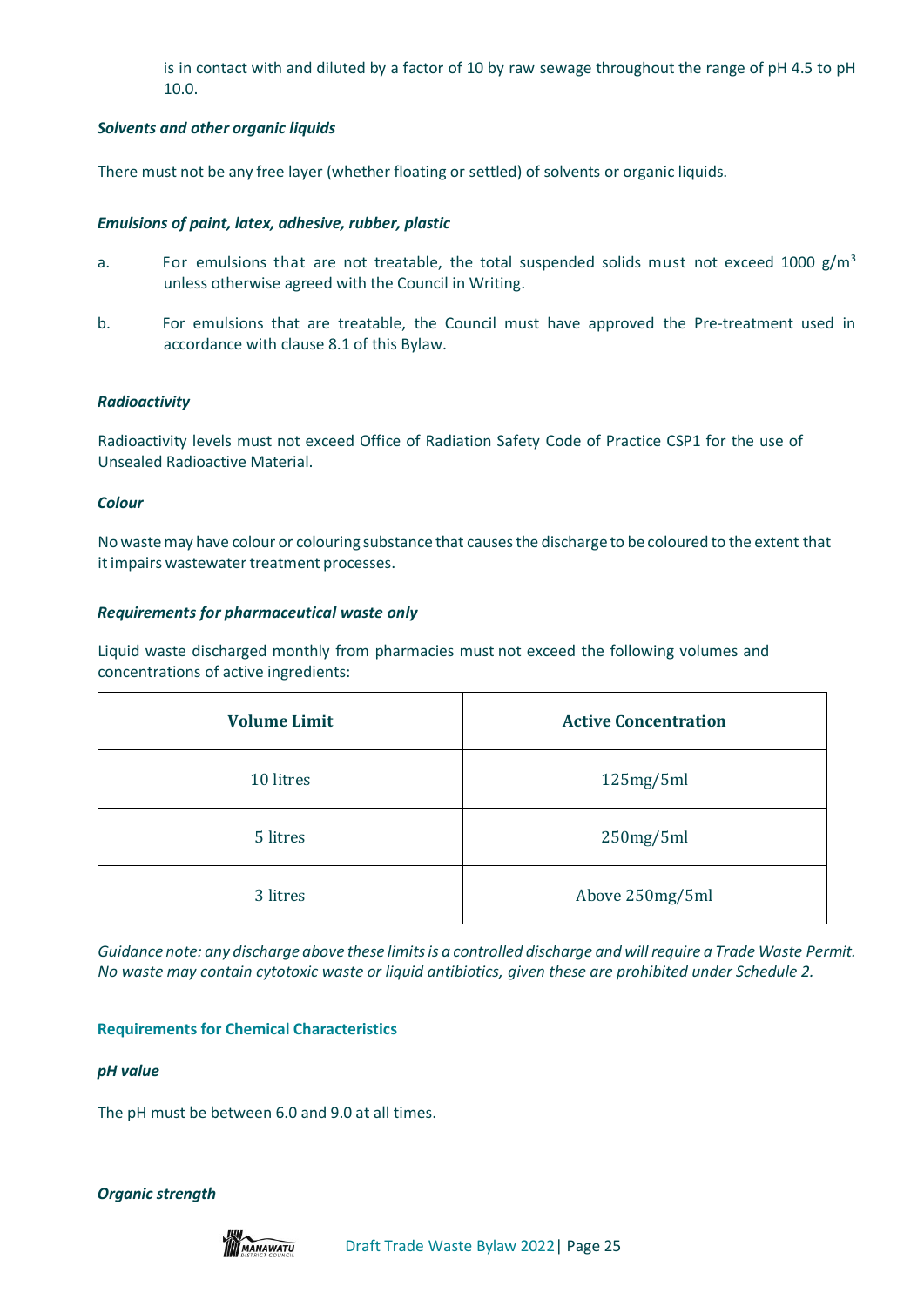The Biochemical Oxygen Demand (BOD<sub>5</sub>) of any waste may be restricted where the capacity for receiving and treating BOD<sub>5</sub> is limited. A BOD<sub>5</sub> restriction may be related to mass limits.

#### *Maximum concentrations*

The maximum concentrations permissible are set out in Table 1 (general chemical Characteristics), Table 2 (heavy metals) and Table 3 (organic compounds and pesticides).

*Guidance note: mass limits may also be imposed for larger discharges as part of a Trade Waste Permit.*

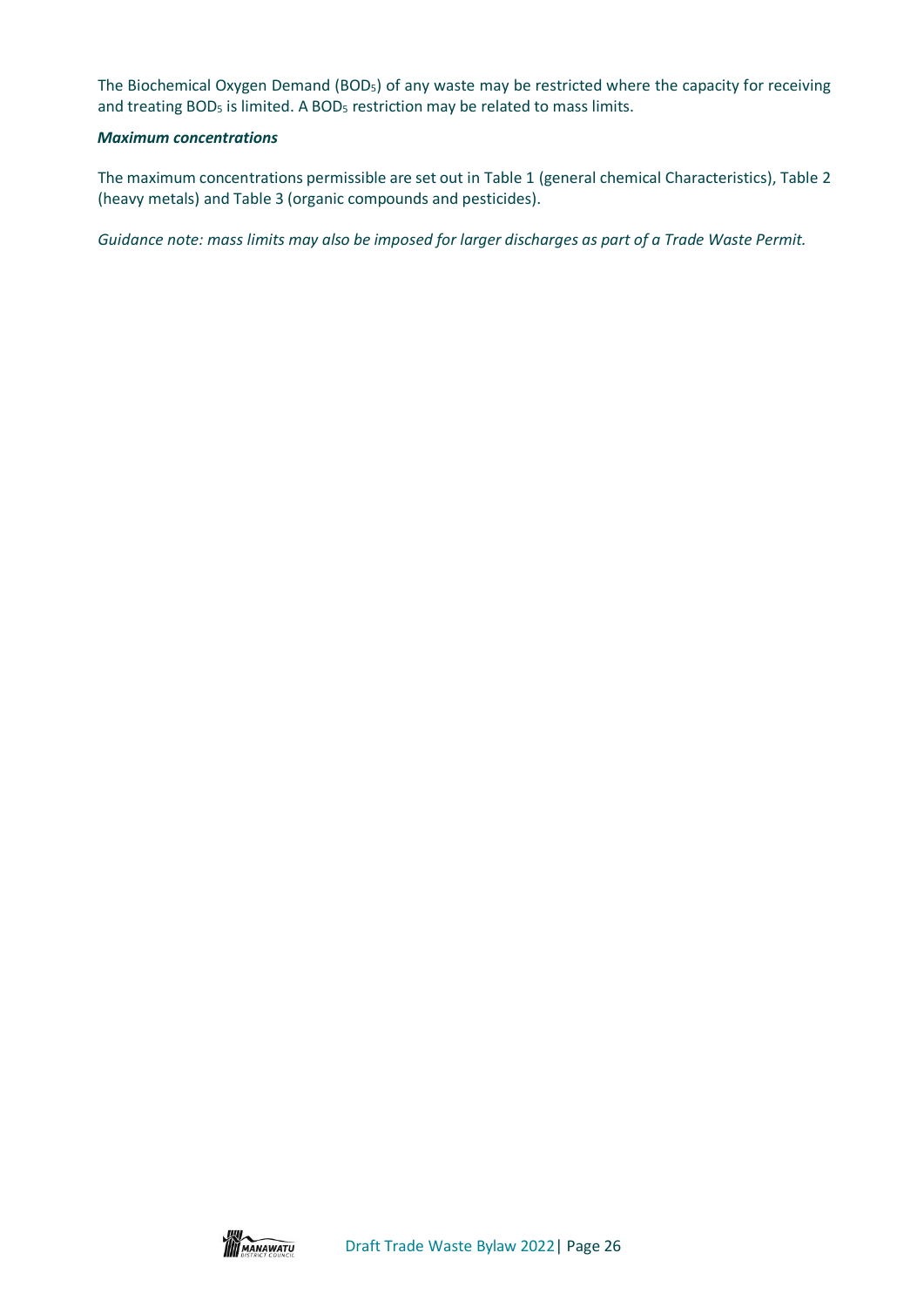| Characteristic                     | <b>Measured as</b>                                | <b>Maximum Concentration</b><br>(g/m <sup>3</sup> ) |
|------------------------------------|---------------------------------------------------|-----------------------------------------------------|
| Anionic detergent                  | MBAS (Methylene Blue<br><b>Active Substances)</b> | 500                                                 |
| <b>Ammonia</b>                     |                                                   | 50                                                  |
| - free ammonia<br>- ammonium salts | $\mathsf{N}$                                      | 200                                                 |
| Kjeldahl Nitrogen                  | ${\sf N}$                                         | 150                                                 |
| <b>Total Phosphorus</b>            | P                                                 | 50                                                  |
| <b>Sulphate</b>                    | <b>SO4</b>                                        | 500<br>1500 (with reasonable<br>$mixing^*$ )        |
| <b>Sulphite</b>                    | SO <sub>2</sub>                                   | 15                                                  |
| <b>Chlorine</b><br>- free chlorine | Cl <sub>2</sub>                                   | 3                                                   |
| - hypochlorite                     |                                                   | 30                                                  |
| <b>Dissolved Aluminium</b>         | AI                                                | 100                                                 |
| <b>Dissolved Iron</b>              | Fe                                                | 100                                                 |
| <b>Boron</b>                       | B                                                 | 25                                                  |
| <b>Bromine</b>                     | Br <sub>2</sub>                                   | 5                                                   |
| <b>Fluoride</b>                    | $\mathsf{F}$                                      | 30                                                  |
| Cyanide -                          | CN weak acid<br>dissociable                       | 5                                                   |

\*Reasonable Mixing, for the purposes of this Bylaw, means equivalent to an area 10 times the width of the pipe or receiving waterway.

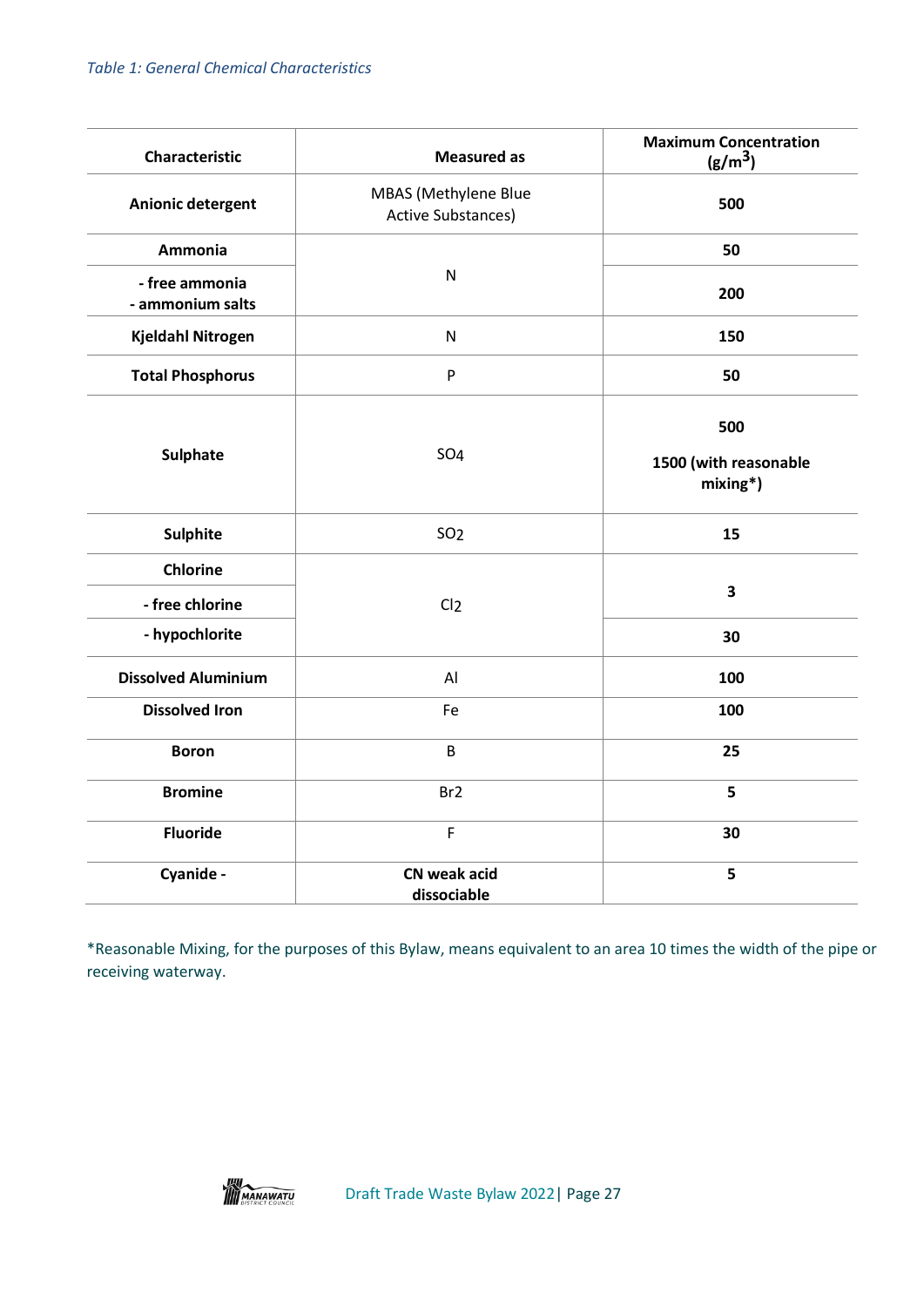## **Table.2 Heavy Metals**

| <b>Metal</b><br>Antimony | Maximum Concentration $(g/m^3)$<br>10 | <b>Metal</b><br>Manganese | <b>Maximum Concentration (g/m<sup>3</sup>)</b><br>20 |
|--------------------------|---------------------------------------|---------------------------|------------------------------------------------------|
| Arsenic                  | 5                                     | Mercury                   | 0.05                                                 |
| <b>Barium</b>            | 10                                    | Molybdenum                | 10                                                   |
| Beryllium                | 0.005                                 | <b>Nickel</b>             | 10                                                   |
| Cadmium                  | 0.5                                   | Selenium                  | 10                                                   |
| Chromium                 | 5                                     | Silver                    | $\overline{2}$                                       |
| Cobalt                   | 10                                    | Thallium                  | 10                                                   |
| Copper                   | 10                                    | Tin                       | 20                                                   |
| Lead                     | 10                                    | Zinc                      | 10                                                   |

## **Table 3 Organic Compounds and Pesticides**

| <b>Compound</b><br>Formaldehyde (as HCHO)                                                                                                                                                                           | <b>Maximum</b><br><b>Concentration</b><br>$(g/m^3)$<br>50 |
|---------------------------------------------------------------------------------------------------------------------------------------------------------------------------------------------------------------------|-----------------------------------------------------------|
| Phenolic compounds (as phenols) excluding chlorinated phenols                                                                                                                                                       | 50                                                        |
| Chlorinated phenols                                                                                                                                                                                                 | 0.02                                                      |
| Petroleum hydrocarbons                                                                                                                                                                                              | 30                                                        |
| Halogenated aliphatic compounds                                                                                                                                                                                     | 1                                                         |
| Monocyclic aromatic hydrocarbons                                                                                                                                                                                    | 5                                                         |
| Polycyclic (or polynuclear) aromatic hydrocarbons (PAHs)                                                                                                                                                            | 0.05                                                      |
| Halogenated aromatic hydrocarbons (HAHs)                                                                                                                                                                            | 0.002                                                     |
| Polychlorinated biphenyls (PCBs)                                                                                                                                                                                    | 0.002                                                     |
| Polybrominated biphenyls (PBBs)<br>(general) (includes insecticides, herbicides, fungicides and excludes<br>Pesticides<br>organophosphate, organochlorine and any pesticides not registered for use in New Zealand) | 0.002 each<br>0.2 in total                                |
| Organophosphate pesticides                                                                                                                                                                                          | 0.1<br>0.1                                                |

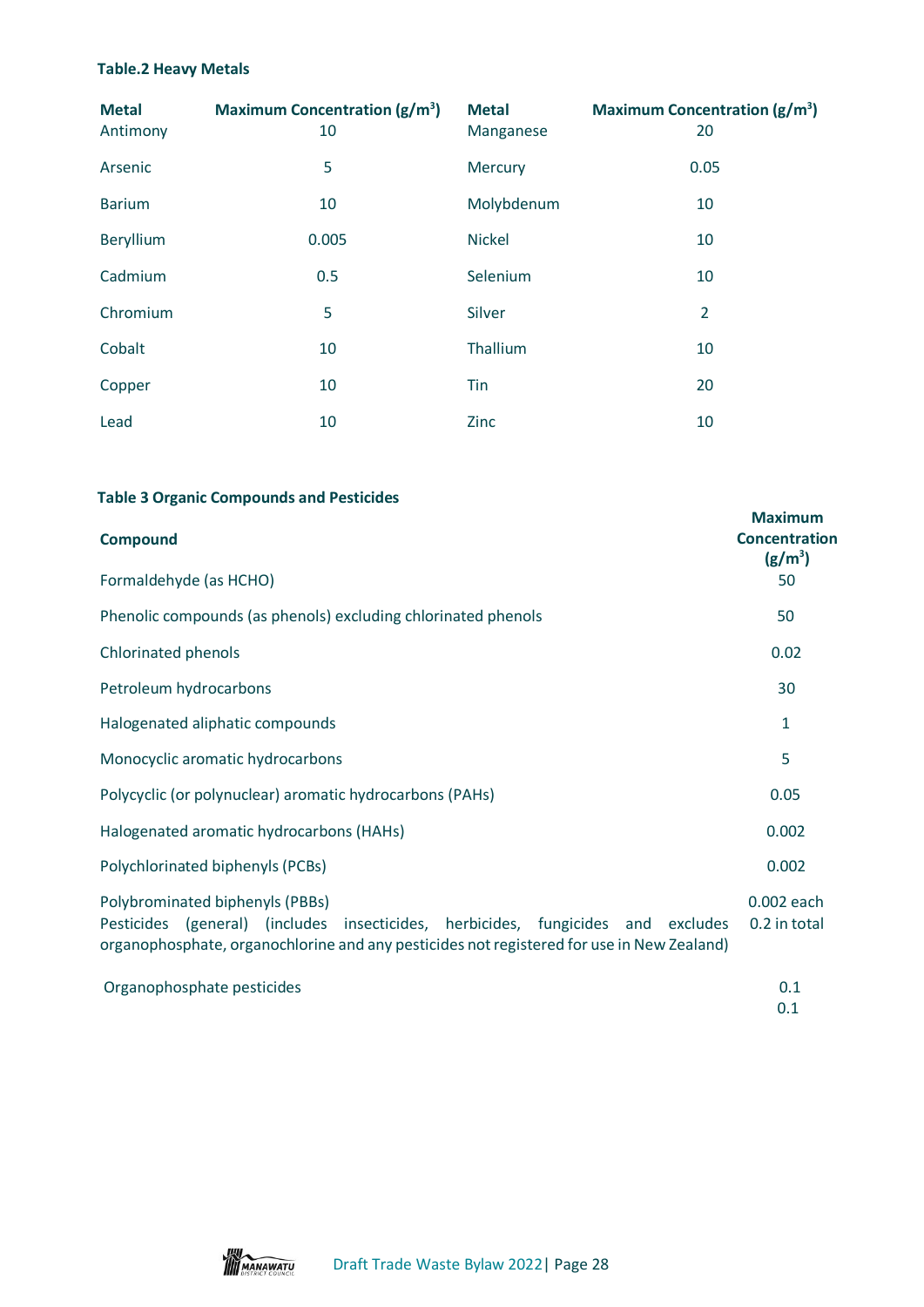## <span id="page-29-0"></span>**Schedule 2: Prohibited Characteristics**

Any discharge has prohibited Characteristics if it has any solid liquid or gaseous matters, or any combination or mixture of such matters, which by themselves or in combination with any other matters will immediately or in the course of time:

- (a) interfere with the free flow of Wastewater in the Public Wastewater Network;
- (b) damage any part of the Public Wastewater Network;
- (c) in any way, directly or indirectly, cause the quality of the treated Wastewater or residual biosolids and other solids from any Wastewater treatment plant in the catchment to which thewastewas dischargedto breach the conditionsof any consentissuedunderthe Resource Management Act 1991, water right, permit or other governing legislation;
- (d) prejudice the occupational health and safety of workers maintaining or operating the Public Wastewater Network;
- (e) after treatment, be toxic to fish, animals or plant life in the receiving environment;
- (f) cause malodorous gases or substances to form which are of a nature or sufficient quantity to create a nuisance; or
- (g) have a colour or colouring substance that causes the discharge from any Wastewater treatment plant to receiving waters to be coloured.

A discharge has a prohibited Characteristic if it has any amount of:

- (a) harmful solids, including dry solid wastes and materials, that combine with water to form a cemented mass;
- (b) liquid, solid or gas that could be flammable or explosive in the wastes, including oil, fuel, solvents (except as allowed for in Schedule 1 of this Bylaw), calcium carbide, and any other material that is capable of giving rise to fire or explosion hazards either spontaneously or in combination with Wastewater;
- (c) asbestos;
- (d) tin (as tributyl and other organotin compounds);
- (e) any organochlorine pesticides;
- (f) cytotoxic waste or liquid antibiotics; or
- (g) genetic wastes, as follows:
	- i. any wastes that contain or are likely to contain material from a genetically modified organism that is not in accordance with an approval under the Hazardous Substances and New Organisms Act. The material concerned may be from premises where the genetic modification of any organism is conducted or where a genetically modified organism is processed;
	- ii. any health care waste prohibited for discharge to a Public Wastewater Network by NZS 4304 or any pathological or histological wastes; or

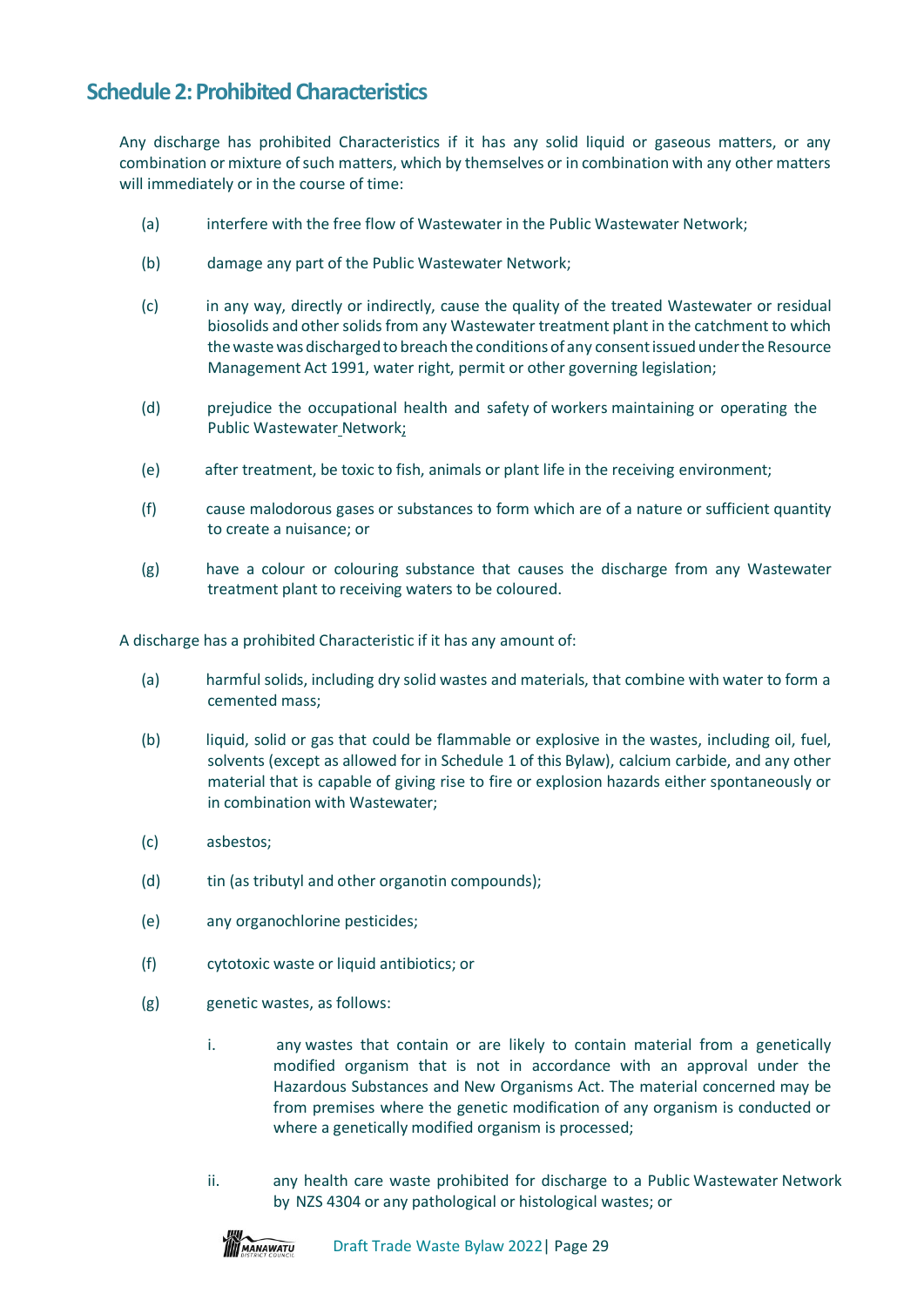iii. radioactivity levels in excess of the Office of Radiation Safety Code of Practice CSP1 for the use of Unsealed Radioactive Material.

A discharge has prohibited Characteristics if it does not comply with the requirements for any Characteristic specified in Schedule 1 of this Bylaw, unless such non-compliance is specifically approved by the Council by way of a Permit.

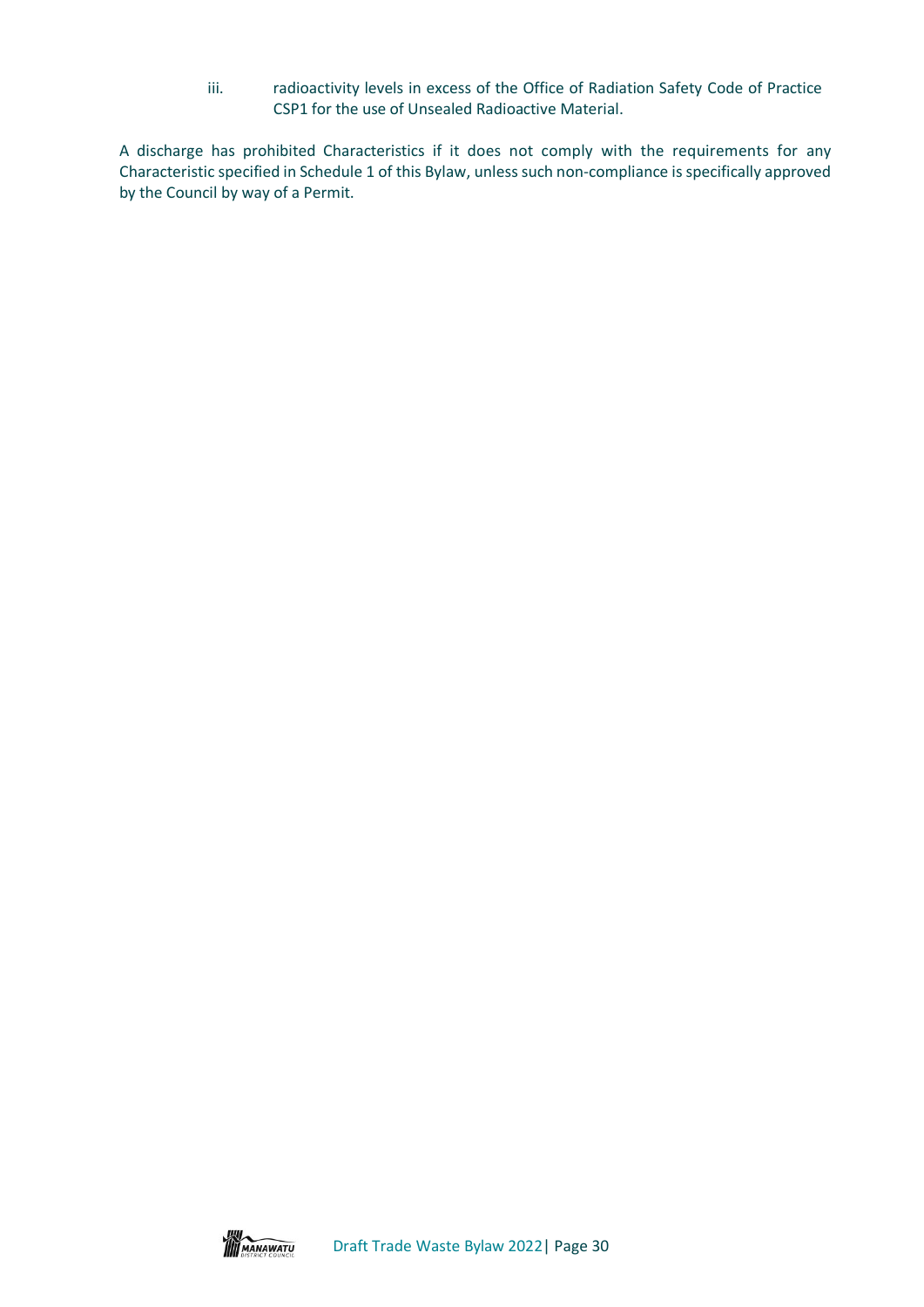## <span id="page-31-0"></span>**Schedule 3 General Conditions for Trade Waste Permits**

Any Permit may be granted subject to such conditions that the Council considers appropriate, including, but not limited to conditions that concern any one or more of the following:

- (a) the parameters for any Characteristic, including any variation from the requirements set out in Schedule 1 of this Bylaw;
- (b) the provision of appropriate Pre-treatment systems (at the Permit Holder's expense), and information on how the system will be operated and maintained;
- (c) the particular Approved Site(s) or Point(s) of Discharge to which the discharge must be made;
- (d) the average and maximum daily volume of the discharge, the average and maximum rate of discharge, and the duration of any maximum discharge;
- (e) the average maximum limit and/or permissible range of any Characteristics of the discharge, including mass limits and concentrations;
- (f) the period or periods of the day during which the discharge or a particular concentration or volume of discharge may be made;
- (g) the degree of acidity or alkalinity of the discharge at the time of discharge;
- (h) the temperature of the Trade Waste at the time of discharge;
- (i) the provision and maintenance (at the Permit Holder's expense) of appropriate screens, Grease Traps, silt traps or other Pre-treatment works, equipment or storage facilities designed to control discharge Characteristics to the Permitted levels;
- (j) the provision and maintenance ( at the Permit Holder's expense) of inspection chambers, manholes or other apparatus or devices to provide reasonable access to sewers for sampling and inspection;
- (k) the provision and maintenance of a sampling, analysis and testing programme and flow measurement requirements (at the Permit Holder's expense);
- (l) the method to be used for measuring flow rates and volume of discharge, as well as for taking samples of the discharge for use in determining the amount of any applicable Trade Waste charges;
- (m) the frequency of providing the Council with records of discharge flows and volumes, as well as off-site disposal of Hazardous materials, and the time limits for the provision of this information;
- (n) the implementation of a Discharge Management Plan;
- (o) risk assessment of damage to the environment due to an accidental discharge of a chemical;